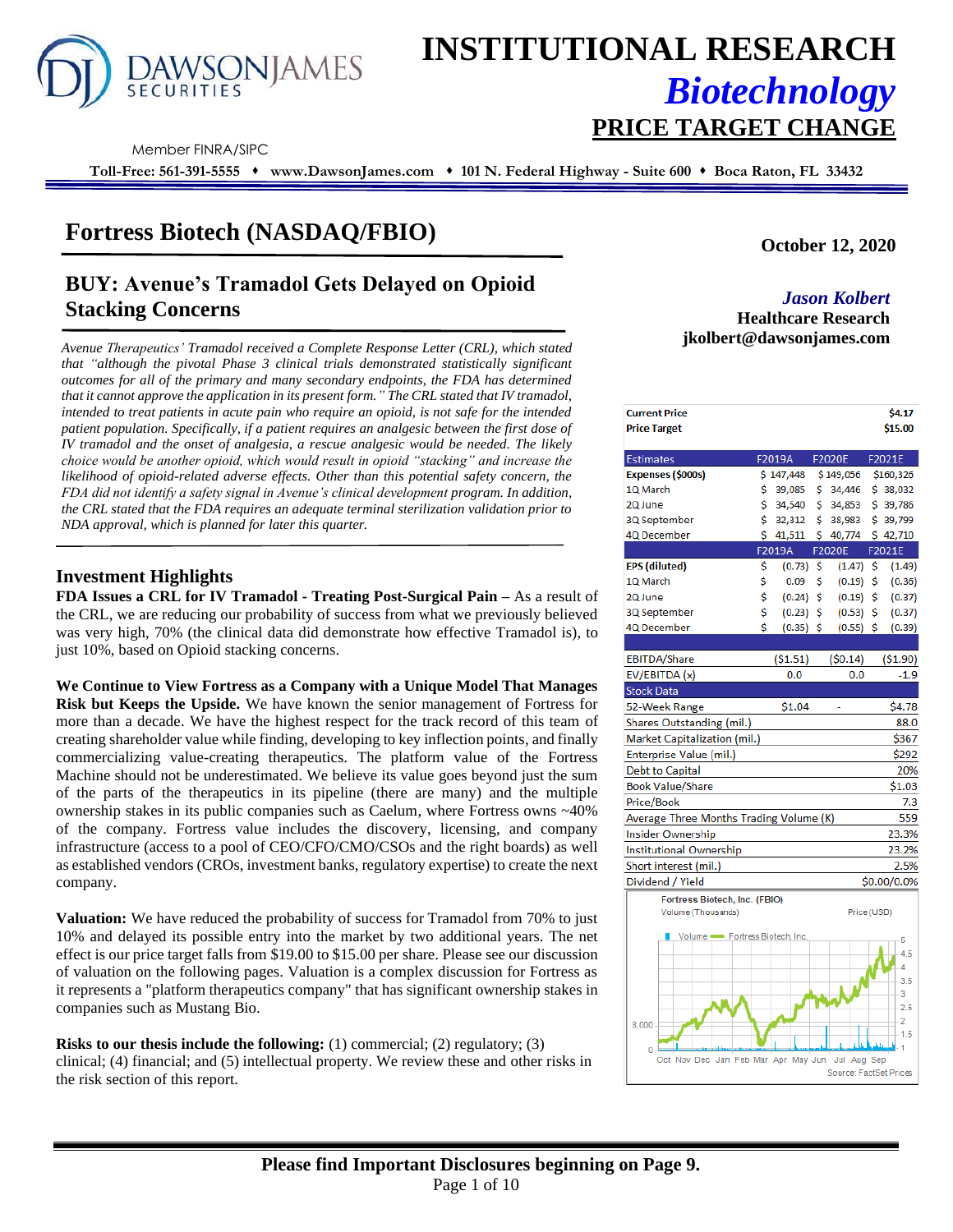

**Cyprium Therapeutics (private), 89% owned by Fortress - Menkes Disease.** Cyprium is developing CUTX-101 for Menkes disease, a rare genetic disorder affecting about 1 in 100,000 newborns. It is an X-linked recessive disorder of copper metabolism caused by mutations in ATP7A, an evolutionarily conserved copper-transporting ATPase. The disease may cause weak muscle and bone structure, a delay in normal development, seizures, neurodegeneration, and many other painful symptoms, and, ultimately, death. Because of the intensity of the symptoms, infants diagnosed with Menkes disease rarely live past three years of age. CUTX-101 showed a 28% reduction in mortality (early treatment) and improvements in neurodevelopment in a Phase 1-2 trial. **A Phase 3 trial is now underway with a rolling NDA filing expected by 4Q20.** We note that the FDA previously granted Orphan Drug, Fast Track, and Rare Pediatric Disease Designations to CUTX-101. Given the nature of this disease, a pediatric voucher is also possible. These vouchers are typically monetized at \$50-\$200M. We also note that Fortress receives a 4.5% royalty.

**So What Are the Real Numbers, or Just How Long is the Capital Runway?** Fortress, because of ownership rules, has to report consolidated R&D and SG&A, but in reality, those numbers do not paint an accurate picture of what the company is burning each quarter. Backing out the numbers (adjusting from GAAP to Non-GAAP), we get to an operating expense number closer significantly lower than the GAAP measure. Remember, too, that Journey contributed approximately \$9.5M in net revenues. This translates to a loss of \$0.13 cents per share vs. \$0.19 cents on a GAAP basis.

**Dermatology - Not a bad business**. Fortress's second-quarter produced nine million in revenues. The company continues to acquire and launch new products building the dermatology franchise. We expect to see a robust growth rate as market penetration continues to develop.

**Caelum Biosciences (private) approximately 43% owned by Fortress.** Alexion owns just under 20% (\$30M investment) in Caelum. The lead program is CAEL-101 (partnered with Alexion). We note that Alexion is obligated to make a \$30M payment based on certain milestones (such as enrollment marks in the current trial combined with other elements, manufacturing, et al.). Alexion has the option to acquire Caelum (60 days post Phase 2 data) for \$160M (upfront) up to a total value of \$500M, (which translates into \$60M value to Fortress). CAEL-1 is an amyloid fibril targeted therapy designed to reduce/eliminate amyloid deposits in patients with AL amyloidosis. This rare disorder results in misfolded immunoglobulin light chain protein that builds up in tissues and organs, principally the kidneys and heart. Based on Alexion's option, we place the value of Fortress's position at between \$50M and \$75M, and we note that acquisition is triggered if Alexion is acquired. In October 2019, the European Commission granted Orphan Drug Designation to CAEL-101 for the treatment of AL amyloidosis. The FDA had previously granted two orphan drug designations to CAEL-101 for the use of CAEL-101 as a therapeutic agent for patients with AL amyloidosis and a radio-imaging agent in amyloidosis.

**MB-107 (Lentiviral Gene Therapy for XSCID): Orphan Bubble Boys. Mustang (MBIO-Not Rated) is Leveraging CAR-T and**  Going Pivotal. Mustang Bio is developing MB-107 for bubble boy disease using a first-in-class ex-vivo lentiviral gene therapy that has already shown great promise in two early-stage trials. FBIO owns ~ 30% of Mustang and is entitled to a 4.5% royalty in 107, as well as a 2.5% equity dividend annually. We see peak revenues for MBIO on just 107 alone in the \$50M range, suggesting fair value at 4-5x revenues of \$250M, and that's without the rest of MBIO's pipeline. That equates to \$75M in value back to FBIO just for the ownership stake; add in the royalty and dividend, and we get closer to the \$100M mark. We also note that **Mustang announced a complete response (CR) in its first patient in refractory B-cell non-Hodgkin lymphoma. We could see this program translate into a priority voucher for Fortress.**

**Cancer Immunotherapy - Building a Better Mouse Trap (TKI & PD-L1).** CheckPoint (CKPT) is developing an EGFR Tyrosine Kinase Inhibitor (TKI) known as CK-101 and has an anti-PD-L1 antibody (Cosibelimab). CK-101 is in early (Phase 1) development for EGFR positive lung cancer. Recent data from the European Society for Medical Oncology (ESMO) showed a 40% objective response rate observed in NSCLC patients. The goal is to develop an improved TKI versus Tarceva, Iressa, and or Tagrisso, efficacy, and adverse events profile. Recent data suggest a high tolerance of CK-101 across multiple dose groups with preliminary activity for treating cancer. On the PD-L1 side, interim data shows substantial efficacy in multiple tumor types with a well-tolerated safety profile. So how does FBIO benefit? CKPT is 32% owned by FBIO, gets a 4.5% royalty on sales of both programs above and again, here too, receives an annual 2.5% equity dividend. Clinical progression of the TKI could go pivotal this year and the PD-L1 in 2021. Since the TKI and PD-L1 space represents blockbuster opportunities, if fully developed, the revenue potential is high, which means FBIO's 32% stake in CKPT, as well as the royalty, could prove quite valuable. For modeling purposes, if we assume just a 10% market share and a 30% probability of success, it still equates to revenues of over \$300M and \$15M in royalties. Double that for the PD-L1. This suggests Checkpoint could easily be worth (3-5x revenues) or \$2B in market value (must be adjusted for NPV), 32% of which is owned by FBIO or \$640M in value and again, that is without the royalty or dividend valued.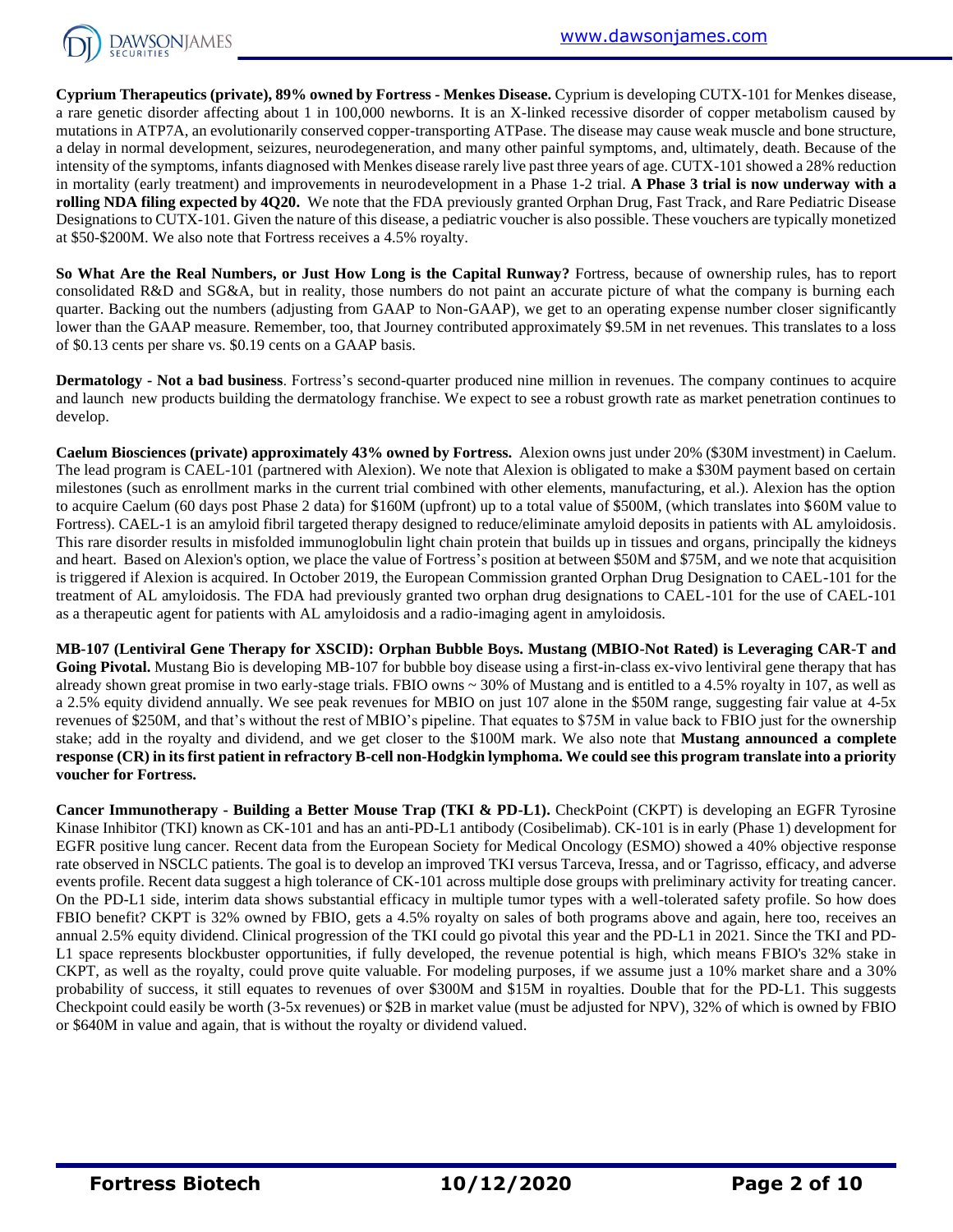

#### **Model Assumptions**

- 1. We lower our probability of success for Tramadol from 70% to just 10% and shift the timeline two years into the future to 2023.
- 2. We model five late-stage therapeutic products (below) and apply to each one its own probability of success factor.
- 3. Each model assumes launch timing, market share, and pricing.
- 4. Models are based on available statistics for prevalence and incidence of the target therapeutic indication.
- 5. Price is based on our understanding of the market and the duration of therapy annually.
- 6. Our model assumes certain milestones are achieved, for example, a voucher associated with Menke's disease program is monetized.

#### **Exhibit 1. Product Models**

| <b>Exhibit 1. Product Models</b>                        |            |            |                |                            |                       |                   |                                              |                      |                      |                      |                        |                        |                      |
|---------------------------------------------------------|------------|------------|----------------|----------------------------|-----------------------|-------------------|----------------------------------------------|----------------------|----------------------|----------------------|------------------------|------------------------|----------------------|
| <b>Avenue Therapeutics</b>                              | 2018E      | 2019E      | 2020E          | 2021E                      | 2022E                 | 2023E             | 2024E                                        | 2025E                | 2026E                | 2027E                | 2028E                  | 2029E                  | 2030E                |
| IV Tramadol<br>IV pain relievers market                 |            |            |                | 10,030,030                 | 10,040,060            | 10,050,100        |                                              | 10,070,210           | 10,080,281           | 10,090,361           |                        |                        | 10.120.662           |
| Cost of Therapy                                         | 10,000,000 | 10,010,000 | 10,020,010     | \$200.00                   | \$200.00              | \$202.00          | 10,060,150<br>\$204.02                       | \$206.06             | \$208.12             | \$210.20             | 10,100,451<br>\$212.30 | 10,110,552<br>\$214.43 | \$216.57             |
| Price Change                                            |            |            |                |                            | 1.0%                  | 1.0%              | 1.0%                                         | 1.0%                 | 1.0%                 | 1.0%                 | 1.0%                   | 1.0%                   | 1.0%                 |
| Market share                                            |            |            |                | 0%                         | 0%                    | 4%                | 10%                                          | 20%                  | 30%                  | 35%                  | 40%                    | 45%                    | 45%                  |
| Patients Treated with a Course                          |            |            |                | $\Omega$                   | <br>$\overline{0}$    | 402.004<br>81.205 | 1.006.015<br>205.247                         | 2.014.042<br>415.014 | 3.024.084<br>629.375 | 3,531,626<br>742.355 | 4.040.180<br>857.747   | 4.549.748<br>975.589   | 4.554.298<br>986,330 |
| Revenues (000)                                          |            |            |                | 10%                        | 10%                   | 10%               | 10%                                          | 10%                  | 10%                  | 10%                  | 10%                    | 10%                    | 10%                  |
| Probability of Success (Phase 3)                        |            |            |                | ¢.<br>$\ddot{\phantom{1}}$ |                       | 8.120             | 20.525                                       | 41.501 \$            | 62.937<br><b>S</b>   | 74.235               | 85.775 \$<br>S         | 97.559<br>S            | 98.633               |
| <b>Adjusted Revenues (000)</b>                          |            |            |                |                            |                       |                   |                                              |                      |                      |                      |                        |                        |                      |
| <b>Mustang Bio</b>                                      | 2018E      | 2019E      | 2020E          | 2021E                      | 2022E                 | 2023E             | 2024E                                        | 2025E                | 2026E                | 2027E                | 2028E                  | 2029E                  | 2030E                |
| MB-107 "Bubble Boy"                                     |            |            |                |                            |                       |                   |                                              |                      |                      |                      |                        |                        |                      |
| Current "Reservoir" patients (U.S. and ex-U.S. markets) |            |            |                |                            | 1.050                 | 1.125             | 900                                          | 600                  | 500                  | 575                  | 475                    | 375                    | 275                  |
| New Cases a year (U.S. and ex-U.S. markets)             |            |            |                |                            | 75                    | 75                | 75                                           | 75                   | 75                   | 75                   | 75                     | 75                     | 75                   |
| Market Share Prevalance                                 |            |            |                |                            | 10%                   | 20%               | 35%                                          | 55%                  | 60%                  | 65%                  | 70%                    | 75%                    | 80%                  |
| Market Share New Cases                                  |            |            |                |                            | 10%                   | 20%               | 35%                                          | 55%                  | 75%                  | 85%                  | 90%                    | 90%                    | 90%                  |
| Total patients treated                                  |            |            |                |                            | 113                   | 240               | 341                                          | 371                  | 356                  | 438                  | 400                    | 349                    | 288                  |
| Cost of Therapy (one-time)                              |            |            |                |                            | \$ 1,500,000          | 1,500,000         | 1,500,000<br>$\mathbf{s}$<br>-8              | 1,500,000<br>- 8     | ,500,000<br>s        | 1,500,000            | 1,500,000 \$<br>£.     | 1,500,000 \$           | 1,500,000            |
| Revenues (M)                                            |            |            |                |                            | 168,750               | 360,000           | 511,875                                      | 556,875              | 534,375              | 656,250              | 600,000                | 523,125                | 431,250              |
| Probability of Success (Phase 2/3)                      |            |            |                |                            | 30%                   | 30%               | 30%                                          | 30%                  | 30%                  | 30%                  | 30%                    | 30%                    | 30%                  |
| Adjusted Revenues (M)                                   |            |            |                | $\ddot{\phantom{1}}$       | 50.625                | 108,000           | 153.563<br>S                                 | 167.063<br>.\$<br>-S | 160.313<br>-Ś.       | 196.875              | 180,000 \$<br>-S       | 156.938<br>.s          | 129,375              |
| Royalty assumed                                         |            |            |                |                            | 4.5%                  | 4.5%              | 4.5%                                         | 4.5%                 | 4.5%                 | 4.5%                 | 4.5%                   | 4.5%                   | 4.5%                 |
| Royalty revenue (000)                                   |            |            |                | $\mathbf{S}$               | 2.278<br>$\mathbf{g}$ | 4,860             | 6.910<br>$\mathbf{\hat{s}}$                  | $7.518$ S            | $7.214$ \$           | 8.859 \$             | 8,100 \$               | $7.062$ S              | 5,822                |
|                                                         |            |            |                |                            |                       |                   |                                              |                      |                      |                      |                        |                        |                      |
| CheckPoint PD-L1 in NSCLC                               | 2018E      | 2019E      | 2020E          | 2021E                      | 2022E                 | 2023E             | 2024E                                        | 2025E                | 2026E                | 2027E                | 2028E                  | 2029E                  | 2030E                |
| Cosibelimab (NSCLC)                                     |            | 228,150    |                |                            |                       |                   | 228.150                                      |                      |                      |                      |                        |                        |                      |
| New cases of lung cancer/year<br>Patients - PDL1 Option |            | 75%        | 228,150<br>75% | 228,150<br>75%             | 228,150<br>75%        | 228,150<br>75%    | 75%                                          | 228,150<br>75%       | 228,150<br>75%       | 228,150<br>75%       | 228,150<br>75%         | 228,150<br>75%         | 228,150<br>75%       |
| Target patient population                               |            | 171.113    | 171.113        | 171.113                    | 171.113               | 171.113           | 171.113                                      | 171.113              | 171.113              | 171.113              | 171.113                | 171.113                | 171.113              |
| Market share                                            |            |            |                |                            |                       | 1%                | 2%                                           | 4%                   | 6%                   | 8%                   | 10%                    | 12%                    | 14%                  |
| Patients treated                                        |            |            |                |                            |                       | 1.711             | 3.422                                        | 6.845                | 10.267               | 13,689               | 17.111                 | 20.534                 | 23.956               |
| Costs                                                   |            |            |                |                            | s.                    | 35,000 \$         | 55,000 \$                                    | 55,000 S             | 55,000 \$            | 55,000 \$            | 55,000 \$              | 55,000 S               | 55,000               |
| Revenues ('000)                                         |            |            |                |                            | \$.                   | 59.889 \$         | 188.224 \$                                   | 376,448 S            | 564.671 \$           | 752.895 \$           | 941.119 \$             | 1.129.343 \$           | 1.317.566            |
| Probability of Success                                  |            |            |                |                            |                       | 50%               | 50%                                          | 50%                  | 50%                  | 50%                  | 50%                    | 50%                    | 50%                  |
| Adjusted Revenues (M)                                   |            |            |                |                            | \$.                   | 29.945            | $\mathbf{s}$<br>94.112 \$                    | 188,224 S            | 282.336<br>- S       | 376,448 \$           | 470.559 \$             | 564.671<br>- 8         | 658,783              |
| Rovalty assumed                                         | 4.5%       | 4.5%       | 4.5%           | 4.5%                       | 4.5%                  | 4.5%              | 4.5%                                         | 4.5%                 | 4.5%                 | 4.5%                 | 4.5%                   | 4.5%                   | 4.5%                 |
| Royalty revenue (000)                                   |            |            |                | $\mathbf{s}$               | ٠                     |                   | $\mathbf{s}$<br>$\mathbf{\hat{s}}$<br>$\sim$ | 1.348 S              | $4.235$ \$           | 8.470 \$             | 12,705 \$              | 16,940 S               | 21.175               |
|                                                         |            |            |                |                            |                       |                   |                                              |                      |                      |                      |                        |                        |                      |

| <b>CheckPoint TKI in NSCLC</b>         | 2018E | 2019E      | 2020E        | 2021E      | 2022E      | 2023E                            | 2024E                   | 2025E          | 2026E            | 2027E          | 2028E                      | 2029E         | 2030E      |
|----------------------------------------|-------|------------|--------------|------------|------------|----------------------------------|-------------------------|----------------|------------------|----------------|----------------------------|---------------|------------|
| CK-101 (EGFR mutation + LC)            |       |            |              |            |            |                                  |                         |                |                  |                |                            |               |            |
| New cases of lung cancer/year          |       | 228,150    | 228,150      | 228,150    | 228,150    | 228,150                          | 228,150                 | 228,150        | 228,150          | 228,150        | 228,150                    | 228,150       | 228,150    |
| Total Lung Cancer Market size (M)      |       | 19,250,000 | 19,478,150   | 19,706,300 | 19,934,450 | 20,162,600                       | 20,390,750              | 20,618,900     | 20,847,050       | 21,075,200     | 21,303,350                 | 21,531,500    | 21,759,650 |
| Total NSCLC lung cancer                |       | 16,362,500 | 16,556,428   | 16,750,355 | 16,944,283 | 17,138,210                       | 17,332,138              | 17,526,065     | 17,719,993       | 17,913,920     | 18,107,848                 | 18,301,775    | 18,495,703 |
| % of patients with EGFR/NSCLC patients |       | 26%        | 26%          | 26%        | 26%        | 26%                              | 26%                     | 26%            | 26%              | 26%            | 26%                        | 26%           | 26%        |
| Patients with EGFR/NSCLC patients      |       |            |              |            |            | 59.319                           | 59.319                  | 59.319         | 59,319           | 59.319         | 59.319                     | 59.319        | 59,319     |
| Market share                           |       |            |              |            |            | 5%                               | 10%                     | 12%            | 14%              | 15%            | 16%                        | 17%           | 18%        |
| Treated patients (000)                 |       |            |              |            |            | 2.966                            | 5.932                   | 7.118          | 8.305            | 8,898          | 9.491                      | 10.084        | 10.677     |
| Cost (competition=\$15,240/month)      |       |            |              |            |            | 182,880                          | 182,880 \$<br>- 93      | 182,880        | 182,880          | 182,880<br>- 3 | 182.880 \$<br>- \$         | 182,880 S     | 182,880    |
| Revenues ('000)                        |       |            |              |            |            | \$.<br>542,413                   | 084.826<br>$\mathbf{s}$ | .301.791<br>-S | -S<br>1.518.756  | .627.239<br>-S | 735.721 \$<br>$\mathbf{s}$ | 844,204<br>s  | 952,687    |
| Probability of Success                 |       |            |              |            |            | 30%                              | 30%                     | 30%            | 30%              | 30%            | 30%                        | 30%           | 30%        |
| Adjusted Revenues (000)                |       |            |              |            |            | 162.724                          | 325.448                 | 390.537        | 455,627          | 488.172<br>.S  | 520.716 \$                 | 553,261<br>.S | 585,806    |
| Royalty assumed                        |       |            |              |            |            | 4.5%                             | 4.5%                    | 4.5%           | 4.5%             | 4.5%           | 4.5%                       | 4.5%          | 4.5%       |
| Royalty revenue (000)                  |       |            |              |            |            | $7,323$ \$<br>$\mathbf{\hat{s}}$ | 14,645 \$               | 17,574         | 20,503<br>$\sim$ | 21,968         | 23,432 \$                  | 24,897 \$     | 26,361     |
|                                        |       |            |              |            |            |                                  |                         |                |                  |                |                            |               |            |
| <b>Cyprium Therapeutics (private)</b>  | 2018E | 2019E      | 2020E        | 2021E      | 2022E      | 2023E                            | 2024E                   | 2025E          | 2026E            | 2027E          | 2028E                      | 2029E         | 2030E      |
| CUTX-101 (Menkes Disease)              |       |            |              |            |            |                                  |                         |                |                  |                |                            |               |            |
| Prevalance (USA)                       | 2.720 | 2,720      | 2,720        | 2,720      | 2.720      | 2.720                            | 2.720                   | 2,720          | 2,720            | 2,720          | 2,720                      | 2.720         | 2,720      |
| Incidence annualy (USA)                | 3,000 | 3.000      | 3,000        | 3,000      | 3,000      | 3,000                            | 3,000                   | 3.000          | 3,000            | 3,000          | 3,000                      | 3,000         | 3,000      |
| Target patient population              | 2,500 | 2,500      | 2,500        | 2,500      | 2.500      | 2.500                            | 2.500                   | 2,500          | 2,500            | 2,500          | 2,500                      | 2,500         | 2,500      |
| Market share                           |       | 0%         | 0%           | 0%         | 10%        | 30%                              | 50%                     | 70%            | 80%              | 80%            | 80%                        | 80%           | 80%        |
| Patients treated                       |       |            |              |            | 250        | 750                              | 1.250                   | 1,750          | 2,000            | 2,000          | 2,000                      | 2,000         | 2.000      |
| Price                                  |       |            |              | s          | 300,000    | 300,000                          | 300,000                 | 300,000        | 300,000          | 300,000        | 300,000                    | 300,000       | 300,000    |
| Revenues (000)                         |       |            |              |            | 75,000     | 225,000                          | 375,000                 | 525,000        | 600,000          | 600,000        | 600,000                    | 600,000       | 600,000    |
| Probability of Success                 |       |            |              |            | 30%        | 30%                              | 30%                     | 30%            | 30%              | 30%            | 30%                        | 30%           | 30%        |
| Adjusted Revenues (M)                  |       |            |              | Ś          | 22,500     | 67,500<br>-S                     | 112,500                 | 157,500        | 180,000          | 180,000<br>-S  | 180,000 \$                 | 180,000<br>.S | 180,000    |
| Royalty assumed                        |       |            |              | 4.5%       | 4.5%       | 4.5%                             | 4.5%                    | 4.5%           | 4.5%             | 4.5%           | 4.5%                       | 4.5%          | 4.5%       |
| Royalty revenue (000)                  |       |            | $\mathbf{s}$ | . .        | $1,013$ \$ | 3.038                            | 5.063                   | 7.088          | 8.100            | 8,100          | 8.100 \$                   | 8.100         | 8.100      |

*Source: Dawson James estimates, company reports*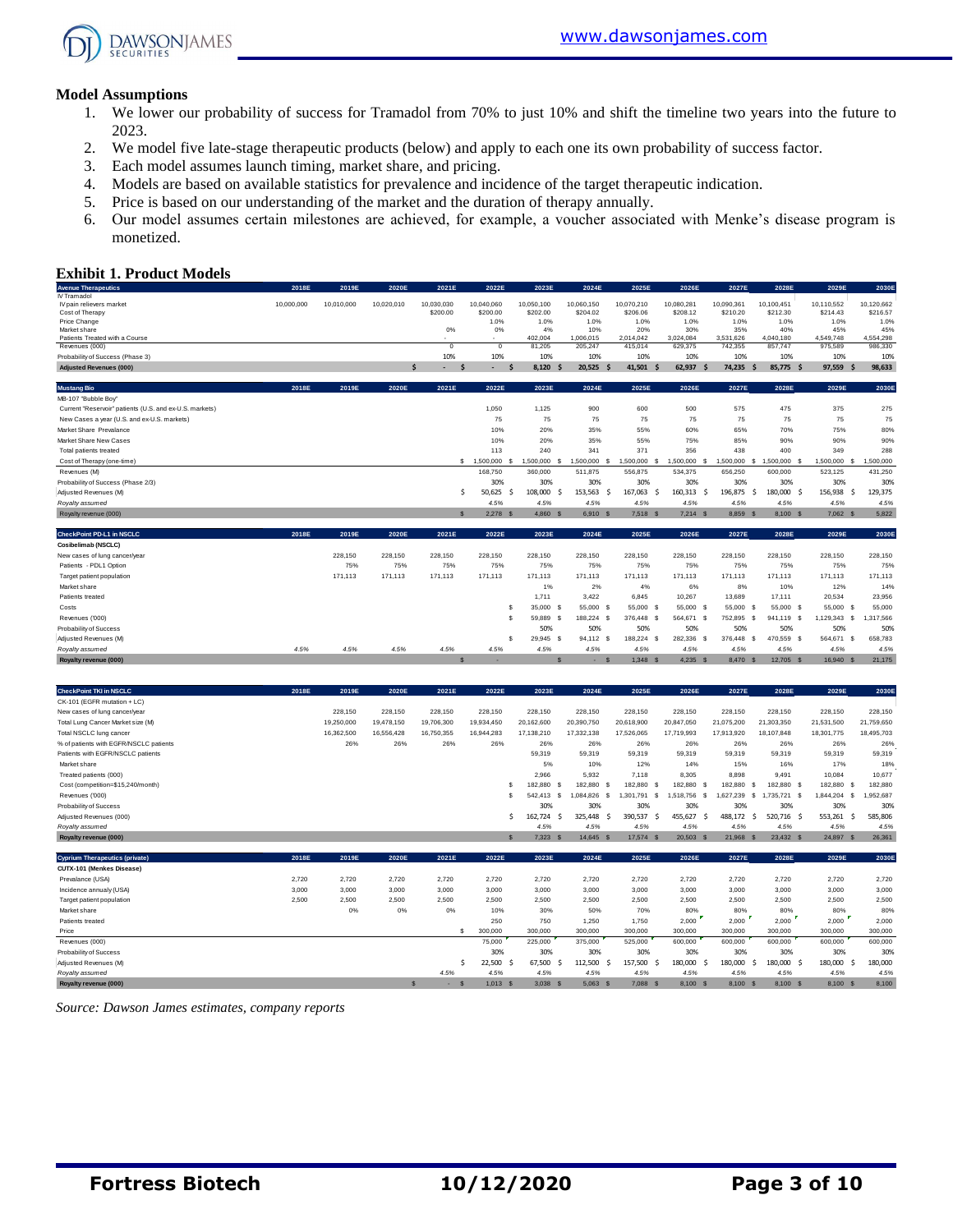

**Valuation:** As we previously mentioned, Valuation is a complicated discussion for Fortress. For the moment, what has changed is the probability of success for one of the products where Fortress has an interest, Avenue Therapeutics' Tramadol. We lower the probability of success from 70% to just 10% and push the launch timeline out to 2023.

How to value Fortress? As a reminder, Fortress, as the controlling entity, reports consolidated statements. Our valuation expenses are based on GAAP numbers, but we recognize this is conservative. If we substituted Non-GAAP projections, it would actually result in a higher valuation. There are multiple ways to value a "platform therapeutics company" such as Fortress that has a majority ownership in multiple public companies with the rights to royalties and milestones (such as monetization of a priority voucher), plus the company has its own internal products that are generating revenues and internal private companies that have their own therapeutic pipeline candidates. We choose to model the key products as they exist (inside and outside the company) and project them based on the ownership percentage to the Fortress income statement. We recognize that this is a "model." It is a method to forecast future value, i.e., reporting the revenues of outside companies based on the percentage ownership (not as a 100% consolidated entity), but we do show the consolidated expenses as they are currently reported by Fortress. We view our method as doubly conservative; that is, we cut the revenues but not the expenses. One might argue we need to assess each outside company, determine net income, and apply valuation metrics, based on the projected value of the external company. We leave that for "others" to do, as our purpose is to determine: is their upside to Fortress based on the value of the holding in the external companies, the product royalties, the annual stock dividend, and the internal companies and P&L metrics of Fortress itself? We conclude, yes. In our model, we do separate and show our projected revenues, royalties, and milestones. We model external and internal products. We then assume R&D, SG&A based on the current consolidated numbers. We project the share count as well as revenues, expenses, and, ultimately, net income out to 2030. For each individual product, we make certain assumptions about the timing and probability of success and apply these assumptions to our model. We apply a probability of success in our therapeutic models. This ranges from as low as just 10% to as high as 70% based on what we feel is the therapeutic risk that the product will advance. In addition to the success factor, we apply a 15% discount rate (r) in our Free Cash Flow to the Firm (FCFF), Discounted EPS (dEPS), and Sum of the Parts (SOP) models. We then average the result and round to the nearest

#### **Exhibit 2. Free Cash Flow Model**

|                                       | Average              | 15         |            |            |            |           |        |         |         |         |         |         |         |         |
|---------------------------------------|----------------------|------------|------------|------------|------------|-----------|--------|---------|---------|---------|---------|---------|---------|---------|
|                                       | Price Target<br>Year | 17<br>2021 |            |            |            |           |        |         |         |         |         |         |         |         |
| <b>DCF Valuation Using FCF (mln):</b> |                      |            |            |            |            |           |        |         |         |         |         |         |         |         |
| units ('000)                          |                      |            | 2019A      | 2020E      | 2021E      | 2022E     | 2023E  | 2024E   | 2025E   | 2026E   | 2027E   | 2028E   | 2029E   | 2030E   |
| EBIT                                  |                      |            | (101, 660) | (136, 205) | (130, 786) | (88, 877) | 41,242 | 179,653 | 285,107 | 364,314 | 423,769 | 465,013 | 504,382 | 538,992 |
| <b>Tax Rate</b>                       |                      |            | 0%         | 0%         | 0%         | 0%        | 0%     | 10%     | 15%     | 18%     | 20%     | 21%     | 21%     | 21%     |
| EBIT (1-t)                            |                      |            | (101, 660) | (136, 205) | (130, 786) | (88, 877) | 41,242 | 161,688 | 242,341 | 298,738 | 339,015 | 367,360 | 398,462 | 425,804 |
| CapEx                                 |                      |            |            |            |            |           |        |         |         |         |         |         |         |         |
| Depreciation                          |                      |            |            |            |            |           |        |         |         |         |         |         |         |         |
| Change in NWC                         |                      |            |            |            |            |           |        |         |         |         |         |         |         |         |
| FCF                                   |                      |            | (101, 660) | (136, 205) | (130, 786) | (88, 877) | 41,242 | 161,688 | 242,341 | 298,738 | 339,015 | 367,360 | 398,462 | 425,804 |
| PV of FCF                             |                      |            | (134, 445) | (156, 636) | (130, 786) | (77, 284) | 31,185 | 106,312 | 138,559 | 148,525 | 146,566 | 138,104 | 130,258 | 121,040 |
| Discount Rate                         |                      |            | 15%        |            |            |           |        |         |         |         |         |         |         |         |
| Long Term Growth Rate                 |                      |            | 1%         |            |            |           |        |         |         |         |         |         |         |         |
| <b>Terminal Cash Flow</b>             |                      |            | 3,071,868  |            |            |           |        |         |         |         |         |         |         |         |
| Terminal Value YE2030                 |                      |            | 873,217    |            |            |           |        |         |         |         |         |         |         |         |
| <b>NPV</b>                            |                      |            | 1,469,060  |            |            |           |        |         |         |         |         |         |         |         |
| NPV-Debt                              |                      |            | 9,396      |            |            |           |        |         |         |         |         |         |         |         |
| Shares out ('000)                     |                      |            | 84,929     | 2030E      |            |           |        |         |         |         |         |         |         |         |
| NPV Per Share                         |                      |            | 17         |            |            |           |        |         |         |         |         |         |         |         |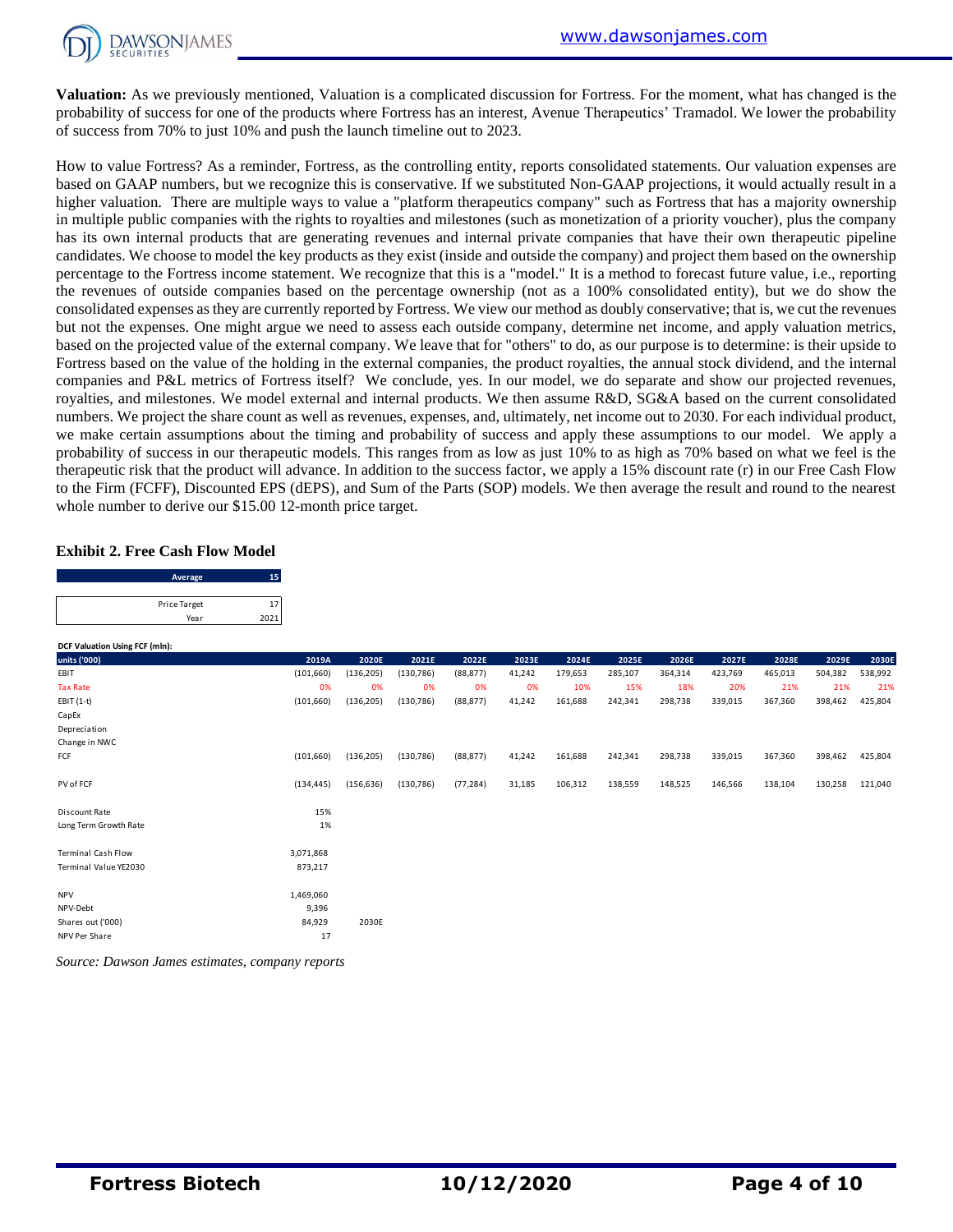

### **Exhibit 3. Discounted-EPS Model**

| <b>Current Year</b>      |   | 2021 |
|--------------------------|---|------|
| Year of EPS              |   | 2030 |
| Earnings Multiple        |   | 10   |
| <b>Discount Factor</b>   |   | 15%  |
| <b>Selected Year EPS</b> | S | 4.96 |
| <b>NPV</b>               |   | 14   |

| Current Year<br>Year of EPS | 2021<br>2030 |          |    | Discount Rate and Earnings Multiple Varies, Year is Constant |       |       |       |       |       |
|-----------------------------|--------------|----------|----|--------------------------------------------------------------|-------|-------|-------|-------|-------|
| Earnings Multiple           | 10           |          |    | 5%                                                           | 10%   | 15%   | 20%   | 25%   | 30%   |
| Discount Factor             | 15%          | Earnings |    | 4.01                                                         | 2.52  | 1.62  | 1.06  | 0.70  | 0.47  |
| Selected Year EPS           | \$<br>4.96   | Multiple |    | 20.07                                                        | 12.61 | 8.08  | 5.28  | 3.51  | 2.37  |
| <b>NPV</b>                  | 14           |          | 10 | 40.15                                                        | 25.21 | 16.17 | 10.56 | 7.02  | 4.74  |
|                             |              |          | 15 | 60.22                                                        | 37.82 | 24.25 | 15.84 | 10.53 | 7.12  |
|                             |              |          | 20 | 80.30                                                        | 50.43 | 32.33 | 21.12 | 14.04 | 9.49  |
|                             |              |          | 25 | 100.37                                                       | 63.03 | 40.41 | 26.41 | 17.56 | 11.86 |
|                             |              |          | 30 | 120.45                                                       | 75.64 | 48.50 | 31.69 | 21.07 | 14.23 |
|                             |              |          | 35 | 140.52                                                       | 88.25 | 56.58 | 36.97 | 24.58 | 16.60 |

 *Source: Dawson James estimates*

#### **Exhibit 4. Sum-of-the-Parts Model**

| <b>Fortress Biotech</b>                 | LT Gr | Discount<br>Rate | Yrs to Peak    | % Success | Peak Sales<br>(MM's) | Term Val |
|-----------------------------------------|-------|------------------|----------------|-----------|----------------------|----------|
| <b>Avenue Tramadol IV (Pain)</b>        | 1%    | 15%              | $\overline{4}$ | 10%       | \$986                | \$7,045  |
| <b>NPV</b>                              |       |                  |                |           |                      | \$1.4    |
| Mustang MB-107 (bubble Boy)             | 1%    | 15%              | $\overline{3}$ | 70%       | \$431                | \$3,080  |
| <b>NPV</b>                              |       |                  |                |           |                      | \$5.1    |
| Cyprium CUTX-101 (Menke's Disease)      | 1%    | 30%              | $\overline{4}$ | 70%       | \$600                | \$2,069  |
| <b>NPV</b>                              |       |                  |                |           |                      | \$2      |
| <b>CheckPoint Cosibelimab (PD-L1)</b>   | 1%    | 30%              | $\overline{4}$ | 70%       | \$1,318              | \$4,543  |
| <b>NPV</b>                              |       |                  |                |           |                      | \$4      |
| <b>CheckPoint CK-101 (TRK)</b>          | 1%    | 30%              | $\overline{4}$ | 70%       | \$1,953              | \$6,733  |
| <b>NPV</b>                              |       |                  |                |           |                      | \$5.9    |
| Net Margin (Products)                   |       |                  |                |           |                      | 30%      |
| MM Shrs OS (2030E)                      |       |                  |                |           |                      | 84       |
| <b>Product Total NPV</b>                |       |                  |                |           |                      | \$12     |
| <b>Product Royalties NPV</b>            | 1%    | 15%              | $\overline{4}$ | 70%       | \$102                | \$729    |
| <b>NPV</b>                              |       |                  |                |           |                      | \$1.0    |
| NPV - Royalties & Products              |       |                  |                |           |                      | \$13.3   |
| <b>Milestones</b>                       | 1%    | 10%              | $\overline{2}$ | 70%       | \$100                | \$1,111  |
| <b>NPV</b>                              |       |                  |                |           |                      | \$2.3    |
| NPV - Royalties & Products & Milestones |       |                  |                |           |                      | \$15.6   |

*Source: Dawson James estimates*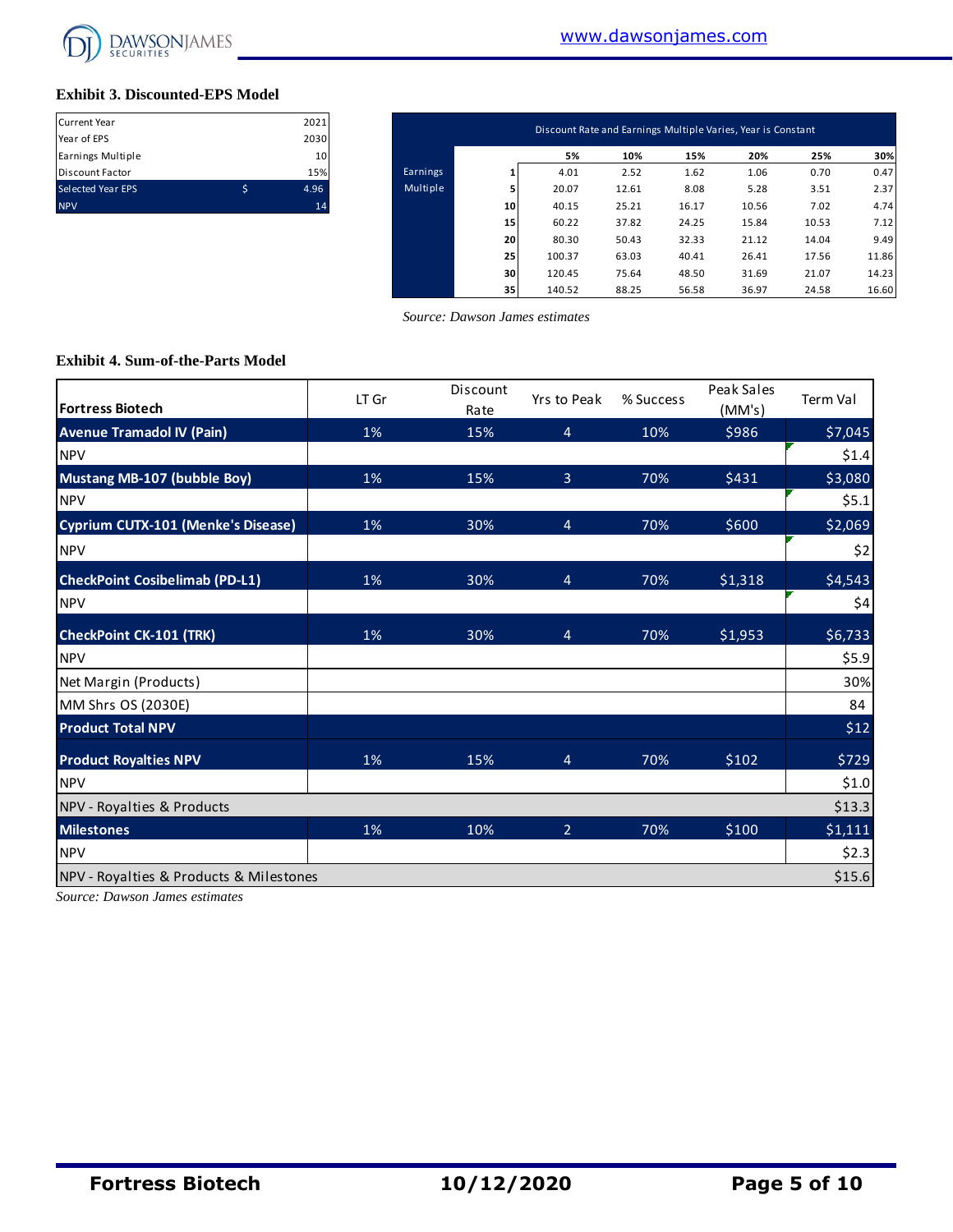

### **Exhibit 5. Income Statement**

| <b>Exhibit 5. Income Statement</b>                                                                                                                                                                                                                                                                                                                                                                                                                                                                                                                                                                                                                                                                                                                                |                                       |                                                                     |                                                                                                                                                                                              |                                     |                                                              |                                                                                                                                                                                                                                                                                                                                                                                                                                      |                                                                                  |                                                        |                                                |                                                                       |                                                                                                                                                                                                                                                                                                                  |                                                                                   |                                  |                                                      |                                                                                                                                                                                                                                                                                                                                                                                        |                                                                                              |       |      |                                                                                                                                                                                                                                                                                                                                                                                                                                                                                |                                                                                                          |      |             |                                                                                                                                                                                                                                                                                              |                            |       |             |                                                                                                                                                                                                                                                                                                                                                                                                                                                                                                                                                                                                                                          |                                                                                                          |       |                                                                                                                                                                                              |                                                                                                                                                                                                                                                                                                                                                                                                                                                                                                                                                                                               |                                                                                                                              |                                         |                                                                                                                                                                                                                                                                                                                                                                                              |       |                                                                                                                        |                                                               |                                                                                                                                                                        |                                                                                                                                                                                                                                                                                                                                                                                                                                                                                               |                                                                                                |                                                                                                   |                                                                                                                                                                                                                                                                                                                                                                                                                                                                                                                                |                                                                                                                                                                                                                           |                                                                                                                                                                                                          |                                                                                                                                                                                                                           |
|-------------------------------------------------------------------------------------------------------------------------------------------------------------------------------------------------------------------------------------------------------------------------------------------------------------------------------------------------------------------------------------------------------------------------------------------------------------------------------------------------------------------------------------------------------------------------------------------------------------------------------------------------------------------------------------------------------------------------------------------------------------------|---------------------------------------|---------------------------------------------------------------------|----------------------------------------------------------------------------------------------------------------------------------------------------------------------------------------------|-------------------------------------|--------------------------------------------------------------|--------------------------------------------------------------------------------------------------------------------------------------------------------------------------------------------------------------------------------------------------------------------------------------------------------------------------------------------------------------------------------------------------------------------------------------|----------------------------------------------------------------------------------|--------------------------------------------------------|------------------------------------------------|-----------------------------------------------------------------------|------------------------------------------------------------------------------------------------------------------------------------------------------------------------------------------------------------------------------------------------------------------------------------------------------------------|-----------------------------------------------------------------------------------|----------------------------------|------------------------------------------------------|----------------------------------------------------------------------------------------------------------------------------------------------------------------------------------------------------------------------------------------------------------------------------------------------------------------------------------------------------------------------------------------|----------------------------------------------------------------------------------------------|-------|------|--------------------------------------------------------------------------------------------------------------------------------------------------------------------------------------------------------------------------------------------------------------------------------------------------------------------------------------------------------------------------------------------------------------------------------------------------------------------------------|----------------------------------------------------------------------------------------------------------|------|-------------|----------------------------------------------------------------------------------------------------------------------------------------------------------------------------------------------------------------------------------------------------------------------------------------------|----------------------------|-------|-------------|------------------------------------------------------------------------------------------------------------------------------------------------------------------------------------------------------------------------------------------------------------------------------------------------------------------------------------------------------------------------------------------------------------------------------------------------------------------------------------------------------------------------------------------------------------------------------------------------------------------------------------------|----------------------------------------------------------------------------------------------------------|-------|----------------------------------------------------------------------------------------------------------------------------------------------------------------------------------------------|-----------------------------------------------------------------------------------------------------------------------------------------------------------------------------------------------------------------------------------------------------------------------------------------------------------------------------------------------------------------------------------------------------------------------------------------------------------------------------------------------------------------------------------------------------------------------------------------------|------------------------------------------------------------------------------------------------------------------------------|-----------------------------------------|----------------------------------------------------------------------------------------------------------------------------------------------------------------------------------------------------------------------------------------------------------------------------------------------------------------------------------------------------------------------------------------------|-------|------------------------------------------------------------------------------------------------------------------------|---------------------------------------------------------------|------------------------------------------------------------------------------------------------------------------------------------------------------------------------|-----------------------------------------------------------------------------------------------------------------------------------------------------------------------------------------------------------------------------------------------------------------------------------------------------------------------------------------------------------------------------------------------------------------------------------------------------------------------------------------------|------------------------------------------------------------------------------------------------|---------------------------------------------------------------------------------------------------|--------------------------------------------------------------------------------------------------------------------------------------------------------------------------------------------------------------------------------------------------------------------------------------------------------------------------------------------------------------------------------------------------------------------------------------------------------------------------------------------------------------------------------|---------------------------------------------------------------------------------------------------------------------------------------------------------------------------------------------------------------------------|----------------------------------------------------------------------------------------------------------------------------------------------------------------------------------------------------------|---------------------------------------------------------------------------------------------------------------------------------------------------------------------------------------------------------------------------|
| Probability Revenue Forecast: (1800)<br>Avenue Therapeutics: M Tramadol end use sales<br>Percent Owned by Fortress<br><b>Brunnies Ambuted back to Fortness</b><br>Mustang Bio - Bubble Boy (MB-107)<br><b>Person Owned by Fortness</b><br>Revenues Atributed back to Fortress<br>Cyprium -CITX-101 - Menkes Disease<br>Persent Owned by Endsex<br><b>Brunnies Ambuted back to Formes</b><br>CheckPoint (Cosibelinab PD-L1)<br>Percent Owned by Fortress<br>Revenues Atributed back to Fortress<br>DK-101 end use sales<br>Percent Owned by Fortress<br>Revenues Atributed back to Fortress<br>Journey Medical Corporation (Dermatology)<br>Percent Owned by Fortress<br>Revenues Atributed back to Fortres<br>Other Revenue Back to Fortress<br>Fortress Revenues | 325<br>32%<br>34,921<br>100%<br>1.788 | . .<br>89%<br>- 61<br>32%<br>32%<br>11,946<br>100%<br>11,946<br>972 | 32% 32% 32%<br>305 305 305<br>$\bullet$<br>- 11<br>895<br>89%<br>$\bullet$<br>$\sim$<br>$32\%$ $ 32\%$<br>32%<br>32%<br>9.006 10.057 10.996<br>1075<br>100%<br>1,006<br>10.057<br>451<br>470 | $-275$<br>925<br>375<br>275<br>100% | 32%<br>375<br>89%<br>32%<br>- 32%<br>41,985<br>100%<br>1.879 | $\cdot$ \$<br>32% 32% 32% 32%<br>30%<br>$-5 - 5 - 5 - 5 -$<br>89% 89% 89% 89%<br>$\bullet$<br>$\bullet$<br>32% 32% 32% 32%<br>32% 32%<br>3.674 9.806<br>100%<br>100%<br>3.674 9.886<br>$475$ $495$<br>as the sea that the case of the and the and the and the and the seas and and the man the the case the the the case the the seas the seas the the man the man the case the seas the seas the seas the seas the seas the seas th | $1 - 1 - 1$<br>305 305 309<br>- 6<br>32%<br>9.052 10.183<br>100%<br>9.052<br>517 | 32%<br>37715<br>100%<br>100%<br>10,183<br>579<br>2.067 | $\cdot$ $\cdot$<br>4,606<br>325<br>100%<br>523 | $\cdot$ $\cdot$<br>305 305 305<br>32% 32% 32%<br>- 32%<br>100%<br>546 | $\cdot$ $\cdot$<br>325 325 325 325<br>11.644 \$ 13.669 \$ 11.138 \$ 14.175 \$ 50.675 \$<br>325<br>3,493 4,101 3,341 4,253<br>5,175 \$ 6,075 \$ 4,950 \$ 6,300 \$ 22,500 \$<br>89% 89% 89% 89%<br>5,417 4,406 5,607<br>.<br>32%<br>9.502 10.785 9.957 11.201<br>100% 100%<br>9,542 10,786 9,957 11,201<br>568 637 | 32%<br>30%<br>15.188<br>89%<br>20.025<br>32%<br>41,486<br>100%<br>41,486<br>2.273 | 1368 \$<br>100%<br>10,495 11,955 | 2.193 \$<br>598 702 572<br>2,284 2,587 2,108<br>100% | 1787 \$ 2.274<br>32% 32% 32% 32%<br>778<br>24840 \$ 29.160 \$ 23.760 \$ 30.240 \$<br>325 325 325 325<br>7,452 8,748 7,128 9,072<br>15,525 \$ 18,225 \$ 14,850 \$ 18,900 \$<br>80% 80% 80% 80%<br>13817 16220 13217 16321<br>32% 32% 32% 32%<br>2.683<br>32% 32% 32% 32%<br>11,976 14,059 11,456 14,580<br>10,496 11,865 10,952 12,321<br>100% 100%<br>18,952 12,321<br>575 600 625 700 | \$120 \$<br>2599<br>32,400<br>89%<br>sams<br>32%<br>52072<br>45635<br>100%<br>45,635<br>2501 | 32%   |      | 4721 \$ 5502 \$ 4515 \$ 5707<br>32% 32% 32% 32%<br>1,511 1,773 1,445 1,839<br>30% 30% 30% 30% 30% 30%<br>32,400 10,596 12,439 10,135 12,899<br>89% 89% 89% 89%<br>23,029 27,034 22,028 28,035<br>$\begin{array}{cccccc} 32\% & 32\% & 32\% & 32\% & 32\% & 32\% \\ 9582 & 6,827 & 8,131 & 6,625 & 8,432 \end{array}$<br>32% 32% 32% 32%<br>23.953 28.119 22.912 29.160<br>11,546 13,052 12,848 13,554<br>100% 100% 100% 100%<br>11,546 13,052 12,048 13,554<br>633 660 688 770 | 20.525 \$<br>32%<br>89%<br>100125<br>32%<br>30.116<br>32%<br>104143<br>50,198<br>100%<br>50,156<br>2.751 |      |             | 9545 \$ 11.205 \$ 9.130 \$ 11.620 \$<br>$325 \qquad 325 \qquad 325 \qquad 325$<br>3855 3586 2822 3719<br>32240 37347 38339 39249<br>13,853 16,263 13,251 16,865<br>32% 32% 32% 32% 32%<br>28744 33742 27.494 34.992<br>100% 100% 100% 100%<br>12,700 14,357 13,252 14,909<br>696 726 756 847 | 124,972<br>100%<br>55.218  |       |             | 41501 \$ 14476 \$ 16993 \$ 13846 \$ 17672 \$ 62937 \$<br>32% 32% 32% 32% 32%<br>13280 4522 5433 4431 5539<br>108,000 \$ 35,319 \$ 41,462 \$ 33,764 \$ 42,998 \$ 153,563 \$ 36,424 \$ 45,107 \$ 36,754 \$ 46,778 \$ 167,063 \$ 36,272 \$ 43,284 \$ 35,289 \$ 44,888 \$ 160,313 \$<br>89% 89% 89% 89% 89% 89% 89% 89% 89% 89%<br>140.175 36.846 43.254 35.244 44.856<br>25 325 325 326 326 326 327 328 328<br>60,232 20,780 24,384 19,876 25,297<br>32% 32% 32% 32%<br>33.534 39.366 32.076 40.824<br>12700 14357 13252 14509 55218 13370 15792 14578 16400<br>100% 100% 100% 100%<br>13,970 15,792 14,578 16,400<br>3.035 766 799 832 932 | 32%<br>20140<br>30%<br>89%<br>160200<br>32%<br>90347<br>32%<br>145,801<br>68740<br>100%<br>60740<br>3328 |       | 17074 \$ 2004 \$ 16332 \$<br>32% 32% 32%<br>5464 6414 5226<br>30% 30% 30%<br>89% 89% 89%<br>$325 - 325 - 325$<br>35,929 42,178 34,367<br>100% 100% 100%<br>15367 17372 16,035<br>842 879 915 | 20,786<br>32%<br>6.652<br>alongs a longe a coast a coast a coast a letter a letter a sear a sear a search a search a search a<br>30%<br>13,584 15,947 12,994 16,538<br>67,500 \$ 25,875 \$ 24,750 \$ 21,500 \$ 112,500 \$ 36,225 \$ 24,555 \$ 44,100 \$ 45,7500 \$ 41,400 \$ 28,800 \$ 29,800 \$ 41,400 \$ 48,800 \$ 29,800 \$ 50,400 \$ 118,000 \$ 41,400 \$ 48,800 \$ 28,800 \$ 28,800 \$ 28,800 \$ 29,800 \$ 29,800 \$ 29,<br>89%<br>35846 43254 35244 44856<br>32% 32% 32% 32% 32%<br>27,707 32,525 26,502 33,730<br>32%<br>43,740<br>15367 17372 16.035 18.040 66.814<br>18.040<br>1.025 | 74.235 \$<br>32%<br>23, 255<br>37%<br>59,063<br>225<br>160,000<br>120, 463<br>32%<br>156,215<br>100% 100%<br>66,814<br>3.661 |                                         | 19.738 \$ 23.159 \$ 18.870 \$ 24.017<br>32% 32% 32% 32%<br>6.313 7.411 6.039 7.685<br>30% 30% 30% 30%<br>12.420 14.580 11.880 15.120<br>89% 89% 89% 89%<br>MAR HOLE WHI HAVE<br>32% 32% 32% 32%<br>34,633 40,656 33,127 42,162<br>32% 32% 32% 32%<br>38.325 44.990 36.658 46.656<br>16,904 19,109 17,639 19,844<br>100% 100% 100% 100%<br>16,904 19,109 17,639 19,844<br>926 957 1.007 1.128 |       | - 32%<br>77.142<br>30%<br><b>State</b><br>89%<br>150.200<br>32%<br>150,579<br>32%<br>73.495<br>100%<br>71,405<br>4.077 | 32%<br>30%<br>89%<br>32%<br>40,720<br>100%<br>18,584<br>1,019 | 22,439 \$ 26,341 \$<br>32%<br>7100 8.000<br>30%<br>41.400 \$ 48.600 \$<br>89%<br>32% 32%<br>41,560 48,788<br>37%<br>47,802<br>18,594 21,020<br>100%<br>21,020<br>1,063 | 21,483 \$ 27,316<br>32%<br>6,868 8,741<br>$2.0003$ $2.0021$ $3.0003$ $2.0003$ $3.0003$<br>30%<br>10.829 12.712 10.358 13.183<br>89% 89%<br>36.845 43.254 35.244 44.856<br>32%<br>38,753 50,585<br>nus tass tasse asid nowli uss than these thus tassed man than tassed man is model man to mone than serves mone than the monet man than the monet mand at monet mand than the stream is monet man to monet the monet than it is<br>32%<br>38,950<br>19.403 21.828<br>100%<br>19,403<br>1.108 | - 32%<br>30%<br>39,600 \$ 50,400 \$ 180,000<br>32%<br>32%<br>49,572<br>100%<br>21,828<br>1.240 | 32%<br>11.210<br>156,938<br>47,085<br>150,000<br>37%<br>100,005<br>37%<br>80,845<br>100%<br>4,430 | 22,636 \$<br>32% 32%<br>7.950<br>30%<br>8,977<br>41.400 \$<br>89%<br>16.846<br>151,520 \$<br>32%<br>43,495<br>32%<br>43,115<br>20.454<br>100%<br>20.454<br>1.121                                                                                                                                                                                                                                                                                                                                                               | 2522<br>29,756 \$ 34,931 \$ 28,463 \$ 36,225 \$<br><b>STAR</b><br>10,470<br>48,600 \$<br>89%<br>43, 25, 41<br>32%<br>56,919<br>32%<br>50.614<br>23.122 21.343 24.011<br>100%<br>23.122 21.343 24.011<br>1.170 1.218 1.354 | 21,699 \$ 27,617<br>32%<br>$\frac{32\%}{8.838}$<br><b>COAS</b><br>30%<br>8.539 10.868<br>89%<br>89%<br>35.244 44.856<br>32%<br>32%<br>59,027<br>46,378<br>32%<br>32%<br>52,488<br>41.241<br>100%<br>100% | $-24.583$<br>129,375<br>- 375<br>38.85<br>39,600 \$ 50,400 \$ 180,000<br>160.20<br>177,871 \$ 144,932 \$ 184,459 \$ 658,783<br>210.8<br>134,735 \$ 158,168 \$ 128,877 \$ 164,026 \$ 585,806<br>187,458<br>88,929<br>4.873 |
| Aenue Therapeutic (IV Tramadol) Royalties (4.5% on sales > \$325M)<br><b>Associate Milestones</b><br>Mustano Bio - Bubble Bov (MB-107) Prob. Adi. Rovalties - 4.5%<br>senteelil extrast                                                                                                                                                                                                                                                                                                                                                                                                                                                                                                                                                                           |                                       |                                                                     |                                                                                                                                                                                              |                                     |                                                              |                                                                                                                                                                                                                                                                                                                                                                                                                                      |                                                                                  |                                                        |                                                |                                                                       |                                                                                                                                                                                                                                                                                                                  |                                                                                   |                                  |                                                      |                                                                                                                                                                                                                                                                                                                                                                                        |                                                                                              |       |      |                                                                                                                                                                                                                                                                                                                                                                                                                                                                                |                                                                                                          |      |             |                                                                                                                                                                                                                                                                                              |                            |       |             |                                                                                                                                                                                                                                                                                                                                                                                                                                                                                                                                                                                                                                          |                                                                                                          |       |                                                                                                                                                                                              |                                                                                                                                                                                                                                                                                                                                                                                                                                                                                                                                                                                               |                                                                                                                              |                                         |                                                                                                                                                                                                                                                                                                                                                                                              |       |                                                                                                                        |                                                               |                                                                                                                                                                        | sais ens sons em s zzmis tras tras trams trams trams trams trams trams trans trans trans trans trams trams trams trans trans zons trans zons trams trams trans trans trans trans trans trans trans trans trans trans trans tr                                                                                                                                                                                                                                                                 |                                                                                                |                                                                                                   | 1339 \$ 1572 \$ 1281 \$ 1630 \$ 5,622                                                                                                                                                                                                                                                                                                                                                                                                                                                                                          |                                                                                                                                                                                                                           |                                                                                                                                                                                                          |                                                                                                                                                                                                                           |
| Cyprium - CUTX-101 Merkels Disease - Prob. Adj. Royaltes - 4.5%<br>Associate Milestones<br>CheckPoint (Cosibelmab PD-L1) - Prob. Adj. Royalties - 4.5%<br>Associate Milestones                                                                                                                                                                                                                                                                                                                                                                                                                                                                                                                                                                                    |                                       |                                                                     |                                                                                                                                                                                              |                                     |                                                              |                                                                                                                                                                                                                                                                                                                                                                                                                                      |                                                                                  |                                                        |                                                |                                                                       | $-5 - 5 - 5 - 5$                                                                                                                                                                                                                                                                                                 |                                                                                   | $-5 - 5 - 5 - 5 - 5 - 5$         |                                                      |                                                                                                                                                                                                                                                                                                                                                                                        |                                                                                              |       |      |                                                                                                                                                                                                                                                                                                                                                                                                                                                                                |                                                                                                          |      |             |                                                                                                                                                                                                                                                                                              |                            |       |             |                                                                                                                                                                                                                                                                                                                                                                                                                                                                                                                                                                                                                                          |                                                                                                          |       |                                                                                                                                                                                              |                                                                                                                                                                                                                                                                                                                                                                                                                                                                                                                                                                                               |                                                                                                                              |                                         |                                                                                                                                                                                                                                                                                                                                                                                              |       |                                                                                                                        |                                                               |                                                                                                                                                                        |                                                                                                                                                                                                                                                                                                                                                                                                                                                                                               |                                                                                                |                                                                                                   | 1,863 \$2,187 \$1,782 \$2,268 \$8,100<br>2300 \$ 2700 \$ 2800 \$ 2800 \$ 2800 \$ 2700 \$ 2800 \$ 2800 \$ 2700 \$ 2800 \$ 2800 \$ 2800 \$ 2800 \$ 2800 \$ 2800 \$ 2800 \$ 2800 \$ 2700 \$ 2700 \$ 2800 \$ 2800 \$ 2800 \$ 2800 \$ 2800 \$ 2800 \$ 2800 \$ 2800 \$ 2800 \$ 2800 \$ 2800 \$ 2800 \$ 2800 \$<br> \$ 300 \$ 364 \$ 289 \$ 377 \$ 1,348 \$ \$78 \$ 1,148 \$ 328 \$ 1,248 \$ 1,248 \$ 2,387 \$ 1,249 \$ 2,272 \$ 2,490 \$ 2,725 \$ 3,289 \$ 2,725 4,54 \$ 3,272 \$ 4,740 \$ 4,70 \$ 5,717 \$ 4,859 \$ 5,829 \$ 21,175 |                                                                                                                                                                                                                           |                                                                                                                                                                                                          |                                                                                                                                                                                                                           |
| CheckPoint (CK-101 - TKI) - Prob. Adj. Royalties - 4.5%<br>Associate Milestones                                                                                                                                                                                                                                                                                                                                                                                                                                                                                                                                                                                                                                                                                   |                                       |                                                                     |                                                                                                                                                                                              |                                     |                                                              |                                                                                                                                                                                                                                                                                                                                                                                                                                      |                                                                                  |                                                        |                                                |                                                                       |                                                                                                                                                                                                                                                                                                                  |                                                                                   |                                  |                                                      |                                                                                                                                                                                                                                                                                                                                                                                        |                                                                                              |       |      |                                                                                                                                                                                                                                                                                                                                                                                                                                                                                |                                                                                                          |      |             |                                                                                                                                                                                                                                                                                              |                            |       |             | 1584 \$ 1,977 \$ 1,811 \$ 2,050 \$ 7,323 \$ 3,388 \$ 3,954 \$ 3,222 \$ 4,101 \$ 14,845 \$ 4,945 \$ 4,745 \$ 3,886 \$ 4,921 \$ 17,574 \$ 4,716 \$ 5,538 \$ 4,511 \$ 5741 \$ 20,503 \$                                                                                                                                                                                                                                                                                                                                                                                                                                                     |                                                                                                          |       |                                                                                                                                                                                              |                                                                                                                                                                                                                                                                                                                                                                                                                                                                                                                                                                                               |                                                                                                                              |                                         |                                                                                                                                                                                                                                                                                                                                                                                              |       |                                                                                                                        |                                                               |                                                                                                                                                                        | 5,053 \$ 5,931 \$ 4,833 \$ 6,151 \$ 21,968 \$ 5,327 \$ 5,155 \$ 6,581 \$ 23,432 \$ 5,728 \$ 6,722 \$ 5,477 \$ 6,971 \$ 24,897 \$                                                                                                                                                                                                                                                                                                                                                              |                                                                                                |                                                                                                   |                                                                                                                                                                                                                                                                                                                                                                                                                                                                                                                                | 6,063 \$ 7,118 \$ 5,799 \$ 7,381 \$ 26,381                                                                                                                                                                                |                                                                                                                                                                                                          |                                                                                                                                                                                                                           |
| <b>Total Royalties &amp; Milestones</b><br>Expenses:                                                                                                                                                                                                                                                                                                                                                                                                                                                                                                                                                                                                                                                                                                              |                                       |                                                                     |                                                                                                                                                                                              |                                     |                                                              |                                                                                                                                                                                                                                                                                                                                                                                                                                      |                                                                                  |                                                        |                                                |                                                                       |                                                                                                                                                                                                                                                                                                                  |                                                                                   |                                  |                                                      |                                                                                                                                                                                                                                                                                                                                                                                        |                                                                                              |       |      |                                                                                                                                                                                                                                                                                                                                                                                                                                                                                |                                                                                                          |      |             |                                                                                                                                                                                                                                                                                              |                            |       |             |                                                                                                                                                                                                                                                                                                                                                                                                                                                                                                                                                                                                                                          |                                                                                                          |       |                                                                                                                                                                                              |                                                                                                                                                                                                                                                                                                                                                                                                                                                                                                                                                                                               |                                                                                                                              |                                         |                                                                                                                                                                                                                                                                                                                                                                                              |       |                                                                                                                        |                                                               |                                                                                                                                                                        | 3.057 3.588 2.934 5.251 5.809 5.548 7.062 5.827 8.887 8.053 10.533 36.88 10.011 11,752 9.576 12.88 4359 11,512 13,54 11,001 15,00 15,00 15,00 15,00 15,00 15,00 15,00 15,00 15,00 15,00 15,00 15,00 15,00 15,00 15,00 15,00 15,                                                                                                                                                                                                                                                               |                                                                                                |                                                                                                   | 16.435 19.294 15.721 20.008 71.45                                                                                                                                                                                                                                                                                                                                                                                                                                                                                              |                                                                                                                                                                                                                           |                                                                                                                                                                                                          |                                                                                                                                                                                                                           |
| Costs of Goods Sold (Journey Medical)<br>sono.                                                                                                                                                                                                                                                                                                                                                                                                                                                                                                                                                                                                                                                                                                                    | 10532                                 |                                                                     | 3,810 3,124 3,322 3,599<br>325 335 335                                                                                                                                                       |                                     | 13,856                                                       | 1,735 1,961 1,810 2,037<br>20% 20% 20%                                                                                                                                                                                                                                                                                                                                                                                               |                                                                                  | 7.543                                                  |                                                | 20% 20% 20%                                                           | 1,908 2,157 1,991 2,240                                                                                                                                                                                                                                                                                          | 8,297<br>20%                                                                      |                                  | 20% 20% 20%                                          | 2,099 2,373 2,190 2,464<br>- 20                                                                                                                                                                                                                                                                                                                                                        | 9327<br>20%                                                                                  |       |      | 2,309 2,610 2,410 2,711<br>20% 20% 20% 20%                                                                                                                                                                                                                                                                                                                                                                                                                                     | 10,040<br>20%                                                                                            |      |             | 2,540 2,871 2,650 2,982<br>20% 20% 20% 20%                                                                                                                                                                                                                                                   | 11,044                     |       |             | 2,794 3,158 2,916 3,280<br>20% 20% 20% 20%                                                                                                                                                                                                                                                                                                                                                                                                                                                                                                                                                                                               | 12,148<br>- 205                                                                                          |       | 3,073 3,474 3,207<br>205 205 205                                                                                                                                                             | 3.608                                                                                                                                                                                                                                                                                                                                                                                                                                                                                                                                                                                         | 13,363<br>20%<br>20%                                                                                                         |                                         | 3,381 3,822 3,528 3,989<br>20% 20% 20% 20%                                                                                                                                                                                                                                                                                                                                                   |       | 14,699                                                                                                                 | 3,719<br>20%                                                  | 4,204<br>20%                                                                                                                                                           | 3,881<br>20%                                                                                                                                                                                                                                                                                                                                                                                                                                                                                  | 4,366                                                                                          | 16,169                                                                                            | 4.091<br>20%                                                                                                                                                                                                                                                                                                                                                                                                                                                                                                                   | 4674<br>20%                                                                                                                                                                                                               | 4,269 4,802<br>20%                                                                                                                                                                                       | 1778                                                                                                                                                                                                                      |
| Research and Development (Consolidated<br>Fortess<br>Aenue<br>Checkpoint                                                                                                                                                                                                                                                                                                                                                                                                                                                                                                                                                                                                                                                                                          | 75.236                                | 697 1.219<br>2635 3.029<br>9.251 9.771                              | 14927 15701 2050 21320<br>678 692 705 719                                                                                                                                                    |                                     | 78,998<br>2.744                                              | 19.078 19.907 21.566 22.396                                                                                                                                                                                                                                                                                                                                                                                                          |                                                                                  | 27048                                                  |                                                |                                                                       | 20.032 20.003 22.6.45 23.5%                                                                                                                                                                                                                                                                                      | 87,095                                                                            |                                  |                                                      | 21.033 21.948 23.777 24.691                                                                                                                                                                                                                                                                                                                                                            | 91.450                                                                                       |       |      | 22.085 23.045 24.966 25.926                                                                                                                                                                                                                                                                                                                                                                                                                                                    | 96,022                                                                                                   |      |             | 23.189 24.198 26.214 27.222                                                                                                                                                                                                                                                                  |                            |       |             | 100,823 24349 25,408 27,525 28,583                                                                                                                                                                                                                                                                                                                                                                                                                                                                                                                                                                                                       | 105,865                                                                                                  |       | 25566 26678 28.901                                                                                                                                                                           | 10.013                                                                                                                                                                                                                                                                                                                                                                                                                                                                                                                                                                                        | 111.158                                                                                                                      |                                         | 26.845 28.012 30.346 31.513                                                                                                                                                                                                                                                                                                                                                                  |       | 116,716                                                                                                                | 28.187 29.412                                                 |                                                                                                                                                                        | 31,863 33,000                                                                                                                                                                                                                                                                                                                                                                                                                                                                                 |                                                                                                | 122,552                                                                                           | 70504 10931                                                                                                                                                                                                                                                                                                                                                                                                                                                                                                                    |                                                                                                                                                                                                                           | 33.457 34.743                                                                                                                                                                                            | 128.67                                                                                                                                                                                                                    |
| Research and Development-licenses acquired<br>General and Administrative (Consolidated)                                                                                                                                                                                                                                                                                                                                                                                                                                                                                                                                                                                                                                                                           | 6.093<br>cc con                       | 1,606 -<br>577 694                                                  | 250 1570 2080 2160<br>15.519 14.456 13.041 13.685<br>5,663 5,776 5,892 6,010 23,341                                                                                                          |                                     | 8,000<br>56,702                                              | 2.760 2.800 3.120 3.240<br>14.459 15.037 13.302 15.037                                                                                                                                                                                                                                                                                                                                                                               |                                                                                  | 12000<br>57836                                         |                                                |                                                                       | 3,680 3,840 4160 4320<br>14.748 15.338 13.568 15.338                                                                                                                                                                                                                                                             | 16,000<br>58,993                                                                  |                                  |                                                      | 3864 4072 4368 4536<br>15043 15645 13840 15645                                                                                                                                                                                                                                                                                                                                         | 60,172                                                                                       |       |      | 16,800 4,057 4,234 4,586 4,763<br>15,344 15,958 14,116 15,958                                                                                                                                                                                                                                                                                                                                                                                                                  | 17640<br>61.376                                                                                          |      |             | 4250 4445 4816 5001<br>15,651 16,277 14,399 16,277                                                                                                                                                                                                                                           | 62683                      |       |             | 18,522 4,473 4,668 5,057 5,251<br>15.954 16.602 14.687 16.602                                                                                                                                                                                                                                                                                                                                                                                                                                                                                                                                                                            | 19.448<br>ETERR                                                                                          |       | 16283 16334 14380                                                                                                                                                                            | 4,697 4,901 5,309 5,514 20,421 4,932 5,146 5,575 5,789<br>16,934                                                                                                                                                                                                                                                                                                                                                                                                                                                                                                                              | 65.133                                                                                                                       |                                         | 16,609 17,773 15,280 17,273                                                                                                                                                                                                                                                                                                                                                                  |       | 21.442<br>68.435                                                                                                       | 16.941                                                        | 5.178 5.403<br>17,619                                                                                                                                                  | 5.854 6.079<br>15.586 17.619                                                                                                                                                                                                                                                                                                                                                                                                                                                                  |                                                                                                | 22.514<br>67.764                                                                                  | 17.280 17.971                                                                                                                                                                                                                                                                                                                                                                                                                                                                                                                  | 5.437 5.673 6.146                                                                                                                                                                                                         | 6,383<br>15,897 17,971                                                                                                                                                                                   | 23,639<br>69.12                                                                                                                                                                                                           |
| Checkpoint<br>Journey Medical Corp. (SG&4)<br>Mustang<br>Other*                                                                                                                                                                                                                                                                                                                                                                                                                                                                                                                                                                                                                                                                                                   |                                       | 1.553 1.496<br>1769 1917<br>268                                     | 5,689 5,746 5,803 5,861                                                                                                                                                                      |                                     | 23100                                                        |                                                                                                                                                                                                                                                                                                                                                                                                                                      |                                                                                  |                                                        |                                                |                                                                       |                                                                                                                                                                                                                                                                                                                  |                                                                                   |                                  |                                                      |                                                                                                                                                                                                                                                                                                                                                                                        |                                                                                              |       |      |                                                                                                                                                                                                                                                                                                                                                                                                                                                                                |                                                                                                          |      |             |                                                                                                                                                                                                                                                                                              |                            |       |             |                                                                                                                                                                                                                                                                                                                                                                                                                                                                                                                                                                                                                                          |                                                                                                          |       |                                                                                                                                                                                              |                                                                                                                                                                                                                                                                                                                                                                                                                                                                                                                                                                                               |                                                                                                                              |                                         |                                                                                                                                                                                                                                                                                                                                                                                              |       |                                                                                                                        |                                                               |                                                                                                                                                                        |                                                                                                                                                                                                                                                                                                                                                                                                                                                                                               |                                                                                                |                                                                                                   |                                                                                                                                                                                                                                                                                                                                                                                                                                                                                                                                |                                                                                                                                                                                                                           |                                                                                                                                                                                                          |                                                                                                                                                                                                                           |
| .<br>Total Operating expenses<br>Total Operating expenses (Adjusted)                                                                                                                                                                                                                                                                                                                                                                                                                                                                                                                                                                                                                                                                                              |                                       |                                                                     | 17,714 15,338 15,723 16,190                                                                                                                                                                  |                                     |                                                              | 147448 3446 34853 38983 40774 149766 38032 39786 39799 42710 190336 40398 42238 42394 45414 170365 42040 43998 44175 47377                                                                                                                                                                                                                                                                                                           |                                                                                  |                                                        |                                                |                                                                       |                                                                                                                                                                                                                                                                                                                  |                                                                                   |                                  |                                                      |                                                                                                                                                                                                                                                                                                                                                                                        |                                                                                              |       |      |                                                                                                                                                                                                                                                                                                                                                                                                                                                                                |                                                                                                          |      |             |                                                                                                                                                                                                                                                                                              |                            |       |             | 177549 43795 45847 45878 49357 185878 45840 47791 48879 51482 192092 47590 49896 50184 53717 201316 49620 51988 52398                                                                                                                                                                                                                                                                                                                                                                                                                                                                                                                    |                                                                                                          |       |                                                                                                                                                                                              |                                                                                                                                                                                                                                                                                                                                                                                                                                                                                                                                                                                               |                                                                                                                              | 56.069 210.074 51.766 54.253            |                                                                                                                                                                                                                                                                                                                                                                                              |       | 58.544 219.292                                                                                                         |                                                               |                                                                                                                                                                        |                                                                                                                                                                                                                                                                                                                                                                                                                                                                                               |                                                                                                |                                                                                                   |                                                                                                                                                                                                                                                                                                                                                                                                                                                                                                                                |                                                                                                                                                                                                                           | 59769 63899                                                                                                                                                                                              |                                                                                                                                                                                                                           |
| Operating Income (Loss)<br>Operating Income (Loss) adjusted<br>Interest income (expense), net<br>Interest expense and financing fee<br>Change in Fi'd derivative liability                                                                                                                                                                                                                                                                                                                                                                                                                                                                                                                                                                                        | 110,819<br>2559<br>(11849)            | 677                                                                 | (4,796) (5,881) (5,195) (5,307) (21,179)<br>336 699 725<br>(3.125) (3.059) (3.235) (3.359) (12.441)<br>(344)                                                                                 |                                     | 2.687                                                        | (21,528) (25,396) (28,456) (29,892) (105,271) (28,882) (29,484) (30,238) (31,348) (12,0,544) (19,48) (17,810) (21,169) (19,995) (78,122)<br>the content of the con-<br>649 677 734<br>(3.005) (3.135) (3.397) (3.527)                                                                                                                                                                                                                |                                                                                  | - 762                                                  |                                                |                                                                       | the company of the company of<br>2.621 681 711 770 800<br>(13.064) (3.155) (3.292) (3.566) (3.704)                                                                                                                                                                                                               | $\sim$ $\sim$<br>2,962<br>(13.717)                                                |                                  |                                                      | 10,879 17,593 7,431 16,630<br>the contract of the con-<br>715 747 809 840<br>(3313) (3.457) (3.745) (3.889)                                                                                                                                                                                                                                                                            | $\sim$ 1<br>3,110<br>(14,403)                                                                |       |      | 52534 42830 55247 32858 55585<br>control of the control of<br>751 784 849 882<br>(3.478) (3.629) (3.932) (4.083)                                                                                                                                                                                                                                                                                                                                                               | 191,510<br>$\sim$ 1<br>3.266<br>(15.123)                                                                 |      |             | 67186 84014 61037 85320<br>contract and start<br>789 823 892 936<br>(3.652) (3.811) (4.128) (4.287)                                                                                                                                                                                          | $\sim$<br>3479<br>(15,879) |       |             | 297.556 85.522 105.706 78.446 107.712<br>the content of the con-<br>828 864 936 972<br>(3.835) (4.001) (4.335) (4.502)                                                                                                                                                                                                                                                                                                                                                                                                                                                                                                                   | 377386<br>$\sim 100$<br>3,601<br>16673                                                                   |       |                                                                                                                                                                                              | 99321 122.078 91.513 124.582<br>the company of the company of<br>830 907 983 1021<br>(4.026) (4.202) (4.552) (4.727)                                                                                                                                                                                                                                                                                                                                                                                                                                                                          | $\sim$<br>3.781<br>(17,506)                                                                                                  | 437.495 108.939 133.545 100.580 136.361 | the content of the content<br>913 953 1.032 1.072<br>(4,228) (4,412) (4,779) (4,963)                                                                                                                                                                                                                                                                                                         |       | 479.425<br>3 cm<br>(18.382)                                                                                            | 118.133 144.519<br>contract and the con-                      | 959 1,000<br>(4,439) (4,632)                                                                                                                                           | 109.239 147.623<br><b>Contract</b><br>1.084<br>6.018 6.211                                                                                                                                                                                                                                                                                                                                                                                                                                    | $\sim$<br>1,125                                                                                | 519.514<br>4,168<br>(99, 301)                                                                     | 126.200 154.221 116.859 157.581                                                                                                                                                                                                                                                                                                                                                                                                                                                                                                | the contract of the contract of<br>1,007 1,050 1,138 1,182<br>(4.661) (4.864) (5.269) (5.472)                                                                                                                             |                                                                                                                                                                                                          | 554,881<br>4.377<br>(20.266)                                                                                                                                                                                              |
| Change in FV of subsidiary convertible not<br>Channels Fildlingstment<br>Gain on deconsolidation of Caelum                                                                                                                                                                                                                                                                                                                                                                                                                                                                                                                                                                                                                                                        |                                       | (42)                                                                |                                                                                                                                                                                              |                                     |                                                              |                                                                                                                                                                                                                                                                                                                                                                                                                                      |                                                                                  |                                                        |                                                |                                                                       |                                                                                                                                                                                                                                                                                                                  |                                                                                   |                                  |                                                      |                                                                                                                                                                                                                                                                                                                                                                                        |                                                                                              |       |      |                                                                                                                                                                                                                                                                                                                                                                                                                                                                                |                                                                                                          |      |             |                                                                                                                                                                                                                                                                                              |                            |       |             |                                                                                                                                                                                                                                                                                                                                                                                                                                                                                                                                                                                                                                          |                                                                                                          |       |                                                                                                                                                                                              |                                                                                                                                                                                                                                                                                                                                                                                                                                                                                                                                                                                               |                                                                                                                              |                                         |                                                                                                                                                                                                                                                                                                                                                                                              |       |                                                                                                                        |                                                               |                                                                                                                                                                        |                                                                                                                                                                                                                                                                                                                                                                                                                                                                                               |                                                                                                |                                                                                                   |                                                                                                                                                                                                                                                                                                                                                                                                                                                                                                                                |                                                                                                                                                                                                                           |                                                                                                                                                                                                          |                                                                                                                                                                                                                           |
| <b>Total Other Income</b><br>Pretax Income (loss from continuing operations<br>Income Tax Benefit (Provision)                                                                                                                                                                                                                                                                                                                                                                                                                                                                                                                                                                                                                                                     |                                       |                                                                     | (3.857) (2.536) (2.634)                                                                                                                                                                      |                                     |                                                              |                                                                                                                                                                                                                                                                                                                                                                                                                                      |                                                                                  |                                                        |                                                |                                                                       | (2,473) (2,581) (2,796) (2,904)                                                                                                                                                                                                                                                                                  | (10.754)                                                                          |                                  |                                                      | (2,597) (2,710) (2,936) (3,049)                                                                                                                                                                                                                                                                                                                                                        |                                                                                              |       |      | (2,727) (2,846) (3,883) (3,201)<br>4,009 5,240 3,477 5,238                                                                                                                                                                                                                                                                                                                                                                                                                     | (11.857)<br>17965                                                                                        |      |             | (2,863) (2,988) (3,237) (3,361)<br>9,648 12,154 8,670 12,294                                                                                                                                                                                                                                 | 42766                      |       |             | (12,449) (3,007) (3,137) (3,399) (3,529)<br>14.853 18.462 13.508 18.753                                                                                                                                                                                                                                                                                                                                                                                                                                                                                                                                                                  | 83872<br>65577                                                                                           |       | $(3,157)$ $(3,234)$ $(3,563)$<br>19233 23.757 17.589                                                                                                                                         | (3,706)<br>24,175                                                                                                                                                                                                                                                                                                                                                                                                                                                                                                                                                                             | (13.726)<br>84754                                                                                                            |                                         | (3,315) (3,459) (3,747) (3,891)<br>22.181 27.318 20.335 27.819                                                                                                                                                                                                                                                                                                                               |       | 97 653                                                                                                                 | (3,480)<br>26,370                                             | (3,632)<br>32.404                                                                                                                                                      | (3.934)<br>24,220                                                                                                                                                                                                                                                                                                                                                                                                                                                                             | 33.054                                                                                         | 116,008                                                                                           | 122586 150408 112728 153221 538992<br>30,646                                                                                                                                                                                                                                                                                                                                                                                                                                                                                   | (3.654) (3.813) (4.131) (4.290)<br>37,602                                                                                                                                                                                 | 28.182 38.318                                                                                                                                                                                            |                                                                                                                                                                                                                           |
|                                                                                                                                                                                                                                                                                                                                                                                                                                                                                                                                                                                                                                                                                                                                                                   |                                       |                                                                     |                                                                                                                                                                                              |                                     |                                                              |                                                                                                                                                                                                                                                                                                                                                                                                                                      |                                                                                  |                                                        |                                                |                                                                       |                                                                                                                                                                                                                                                                                                                  |                                                                                   | <b>CK</b>                        | $-05$                                                |                                                                                                                                                                                                                                                                                                                                                                                        |                                                                                              | 10%   | 10%  | 10%                                                                                                                                                                                                                                                                                                                                                                                                                                                                            |                                                                                                          |      | 15% 15% 15% |                                                                                                                                                                                                                                                                                              |                            |       | 18% 18% 18% |                                                                                                                                                                                                                                                                                                                                                                                                                                                                                                                                                                                                                                          |                                                                                                          |       | 20% 20% 20%                                                                                                                                                                                  |                                                                                                                                                                                                                                                                                                                                                                                                                                                                                                                                                                                               |                                                                                                                              |                                         | 21% 21% 21%                                                                                                                                                                                                                                                                                                                                                                                  |       |                                                                                                                        |                                                               | 23% 23%                                                                                                                                                                | 23%                                                                                                                                                                                                                                                                                                                                                                                                                                                                                           |                                                                                                |                                                                                                   |                                                                                                                                                                                                                                                                                                                                                                                                                                                                                                                                | 25% 25% 25%                                                                                                                                                                                                               |                                                                                                                                                                                                          |                                                                                                                                                                                                                           |
| GAAP Net Income (Loss)<br>Addjusted (Non-GAAP) Loss<br>ess net loss attributable to non-controlling interests.                                                                                                                                                                                                                                                                                                                                                                                                                                                                                                                                                                                                                                                    |                                       | 11,698 15,189                                                       | (7,336) (8,948) (7,732) (7,941) (31,956)                                                                                                                                                     |                                     | 26.847                                                       | (100 660) (24 068) (28 463) (36 187) (37 833) (136 205) (31 238) (31 942) (32 843) (34 713)<br>6.884<br>6785                                                                                                                                                                                                                                                                                                                         | 7.320                                                                            | 7,611<br>28,189                                        | 6.289                                          | <b>CR3</b>                                                            | 7109<br>7.383                                                                                                                                                                                                                                                                                                    | 27,344                                                                            | 5912                             | 6.169                                                | 6,683<br>6940                                                                                                                                                                                                                                                                                                                                                                          | 25703                                                                                        | 5.557 | 5799 | 6282                                                                                                                                                                                                                                                                                                                                                                                                                                                                           | 6.523<br>24161                                                                                           | 5224 | 5.451       | 5,935                                                                                                                                                                                                                                                                                        | 22711<br>6.132             | 4,910 |             | 5124 5551 5764                                                                                                                                                                                                                                                                                                                                                                                                                                                                                                                                                                                                                           | 21349                                                                                                    | 4,616 | 4.816                                                                                                                                                                                        | 5.218<br>5.418                                                                                                                                                                                                                                                                                                                                                                                                                                                                                                                                                                                | 20.068                                                                                                                       | 4.339                                   | 4577 4905                                                                                                                                                                                                                                                                                                                                                                                    | 5.023 | 18.854                                                                                                                 | 4,078                                                         | 4256                                                                                                                                                                   | 4,610                                                                                                                                                                                                                                                                                                                                                                                                                                                                                         | 4,788                                                                                          | 17,732                                                                                            | 1.83.6                                                                                                                                                                                                                                                                                                                                                                                                                                                                                                                         | 4.000                                                                                                                                                                                                                     | 4.334                                                                                                                                                                                                    | 4500                                                                                                                                                                                                                      |
| Net Income (loss) attributable to common stockholders<br>GAAP-EPS                                                                                                                                                                                                                                                                                                                                                                                                                                                                                                                                                                                                                                                                                                 | cosal                                 | (12.370)<br>(0.19)                                                  | (13.314) (36.187) (37.833)<br>0.191                                                                                                                                                          | $(0.53)$ $(0.55)$ $(0.47)$ $(0.36)$ | (99,704)                                                     | (24.754 (25.177) (25.564) (27.102)                                                                                                                                                                                                                                                                                                                                                                                                   |                                                                                  |                                                        | $148 - 021$                                    |                                                                       | (102,597) (15,332) (13,829) (16,855) (15,516)                                                                                                                                                                                                                                                                    | [61, 533]                                                                         |                                  |                                                      | 14,194 21,052 11,178 20,521                                                                                                                                                                                                                                                                                                                                                            | 65945                                                                                        |       |      | 41,640 52,960 37,579 53,669                                                                                                                                                                                                                                                                                                                                                                                                                                                    | 185,849                                                                                                  |      |             | 59,898 74,323 55,035 75,796                                                                                                                                                                                                                                                                  |                            |       |             | 265.052 72.573 89.230 67.089 91.194                                                                                                                                                                                                                                                                                                                                                                                                                                                                                                                                                                                                      | 320.086                                                                                                  |       | 81.547 99.843 75.573                                                                                                                                                                         | 102,119                                                                                                                                                                                                                                                                                                                                                                                                                                                                                                                                                                                       |                                                                                                                              | 358.083 87.782 107.295 81.402 109.744   |                                                                                                                                                                                                                                                                                                                                                                                              |       | 396.224                                                                                                                | 92.361                                                        | 112,739                                                                                                                                                                | 85,695                                                                                                                                                                                                                                                                                                                                                                                                                                                                                        | 115.311                                                                                        | 406 106                                                                                           | 95,773 116,806                                                                                                                                                                                                                                                                                                                                                                                                                                                                                                                 |                                                                                                                                                                                                                           | 88.879 119.453                                                                                                                                                                                           | 420.9%                                                                                                                                                                                                                    |
| GAIP-EPS (DI)<br>Adjusted Non-GAAP EPS (DL)<br>Ngtd Avg Shrs (Bas) - 1000s<br>Word Ave Shrs (Dill - '000s                                                                                                                                                                                                                                                                                                                                                                                                                                                                                                                                                                                                                                                         | 54,711                                | (0.17)                                                              | (0.19)<br>(0.44)<br>$(0.13)$ $(0.09)$ $(0.10)$<br>63,496 68,550 68,619 68,688<br>65.502 63.496 68.550 81.641 81.723                                                                          |                                     | 0.44                                                         | 67,338 68,756 68,825 68,894 68,963 68,860 69,032 69,101 69,170 69,239<br>73,853 81,804 81,886 81,968 82,050                                                                                                                                                                                                                                                                                                                          |                                                                                  |                                                        |                                                |                                                                       | 81.927 82.132 82.214 82.296 82.379 82.255 82.461 82.544 82.626 82.709                                                                                                                                                                                                                                            | 69.135                                                                            |                                  |                                                      | 69308 69378 69447 69516                                                                                                                                                                                                                                                                                                                                                                | 69,412                                                                                       |       |      | 69.586 69.656 69.725 69.795<br>82585 82791 82874 82857 83,040                                                                                                                                                                                                                                                                                                                                                                                                                  | 69,690<br>82,916                                                                                         |      |             | 69865 69.935 70.005 70.075                                                                                                                                                                                                                                                                   |                            |       |             | 69.970 70.145 70.215 70.285 70.355<br>83.123 83.206 83.289 83.373 83.248 83.456 83.540 83.623 83.707                                                                                                                                                                                                                                                                                                                                                                                                                                                                                                                                     | 70250<br>83581                                                                                           |       | 70.426 70.496 70.567                                                                                                                                                                         | 70.637<br>83,790 83,874 83,958 84,042                                                                                                                                                                                                                                                                                                                                                                                                                                                                                                                                                         | 70.531<br>83,916                                                                                                             |                                         | 70,708 70,778 70,849 70,920<br>84.125 84.210 84.294 84.379                                                                                                                                                                                                                                                                                                                                   |       | 70.814<br>84,252                                                                                                       |                                                               | 70,991 71,062                                                                                                                                                          | 71.133 71.204<br>84463 84548 84632 84717                                                                                                                                                                                                                                                                                                                                                                                                                                                      |                                                                                                | 71,098<br>84,590                                                                                  | 71.275 71.347<br>84,801 84,886 84,971                                                                                                                                                                                                                                                                                                                                                                                                                                                                                          |                                                                                                                                                                                                                           | 71,418 71,489<br>85,056                                                                                                                                                                                  | 71.382<br>84,030                                                                                                                                                                                                          |

*Source: Dawson James estimates and company reports*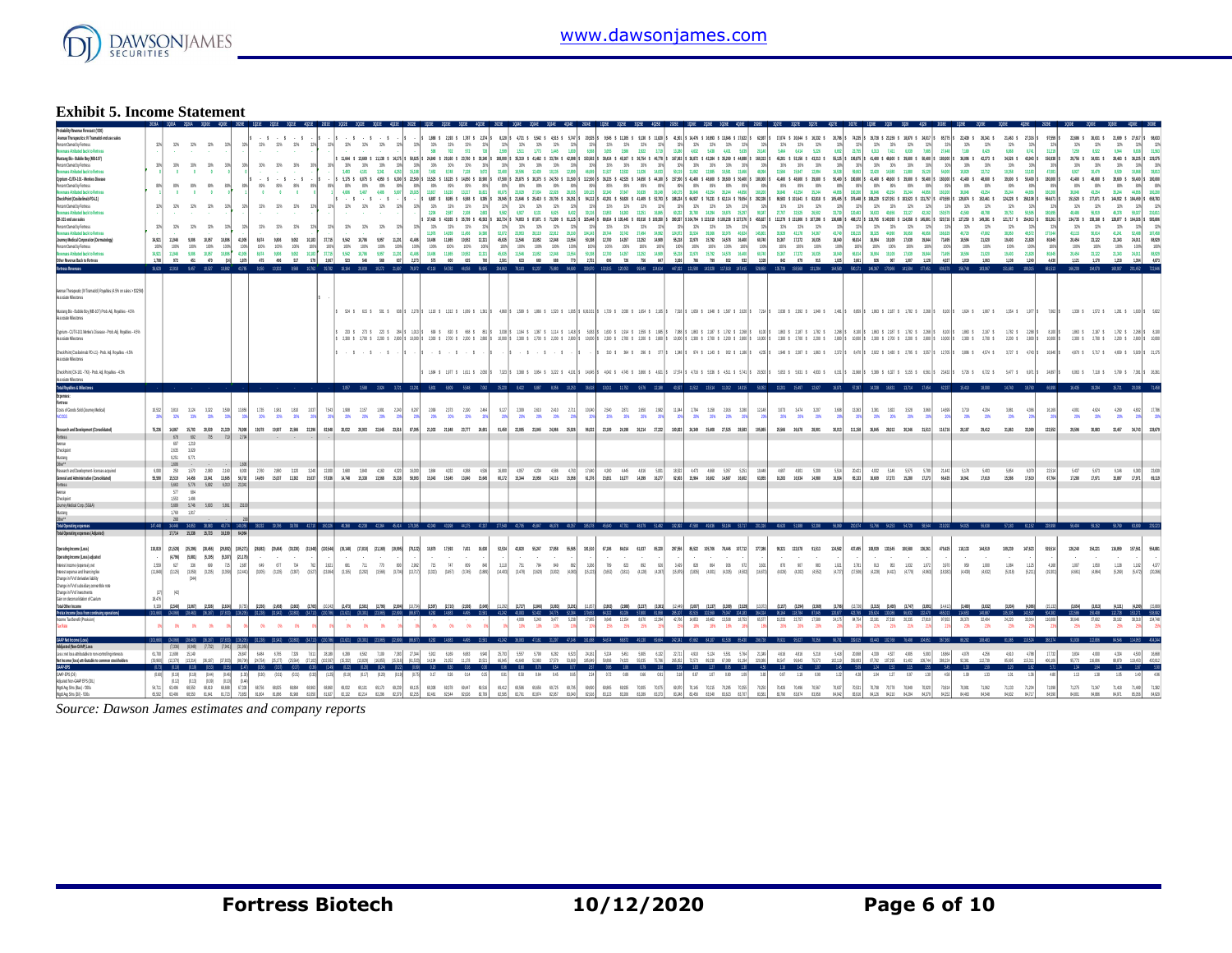

#### **Risk Analysis**

In addition to the typical risks associated with development stage specialty pharmaceutical companies, potential risks specific to Fortress Biotech are as follows:

**Financial risk.** The company may need to raise capital in the marketplace in order to successfully push its products into the next phase, and there can be no assurances that the company will be able to successfully raise capital and or do so on favorable terms.

**Clinical and regulatory risk**. Lead products must start and complete clinical trials. Trials may not produce results sufficient for regulatory approval.

**Partnership risk.** Fortress Biotech may seek partnerships for clinical development support and commercialization. We have no specific knowledge of any discussions with possible partners today, and there can be no assurances that the company will be able to secure a favorable partnership.

**Commercial risk.** There are no assurances that the company will be able to secure favorable pricing, commercially launch products, and achieve significant market share to become profitable.

**Legal and intellectual property risk.** The company may have to defend its patents and technical know-how, and there can be no assurances that the patents will not be infringed or will be held as valid if challenged, and or that the company may infringe on third parties' patents.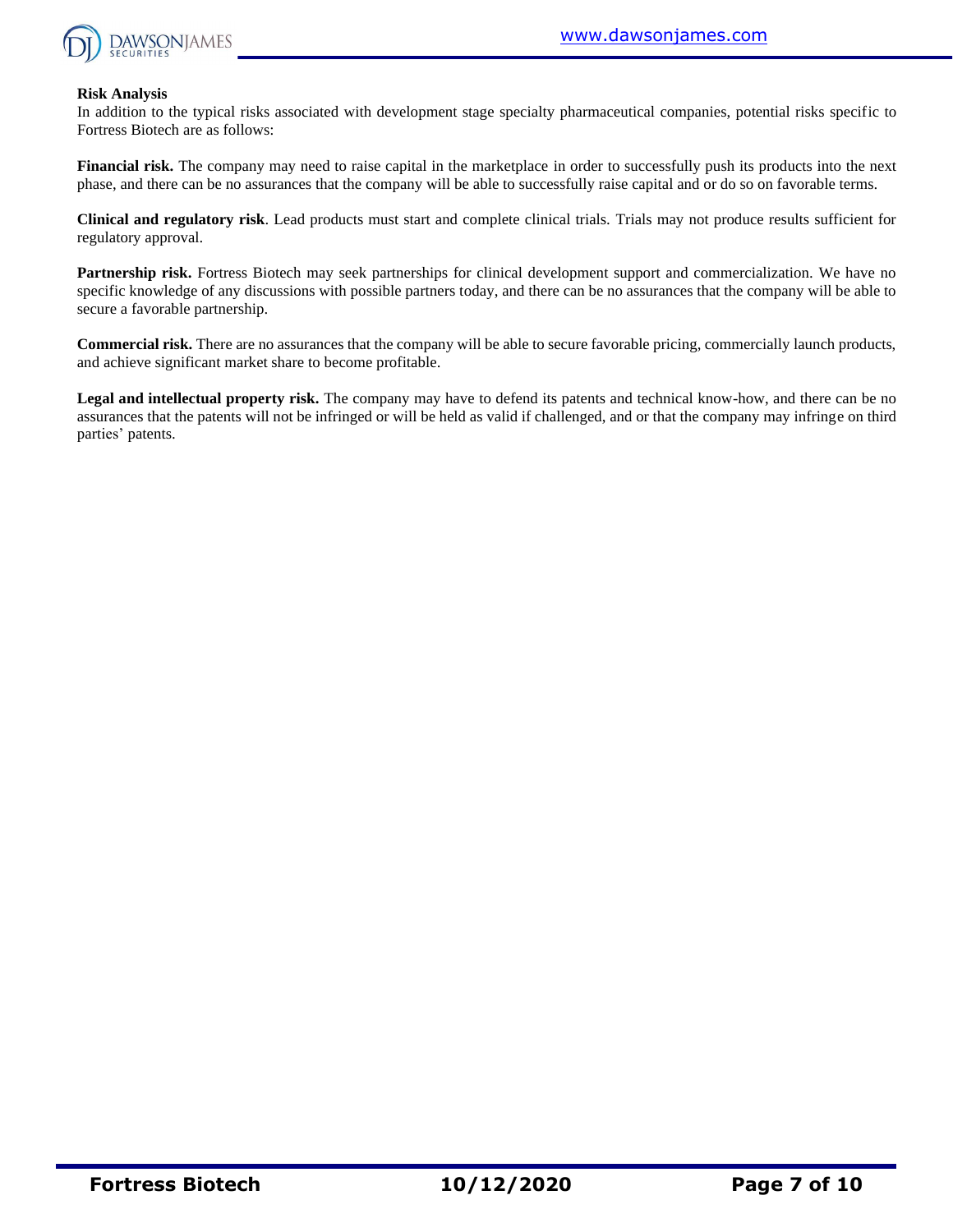



Companies mentioned in this report, working with Fortress and or part of valuation discussion:

Alexion (ALXN/NASDAQ)-Not covered.

InvaGen Pharmaceuticals – (Private).

St. Jude Children's Research Hospital (Private).

Mustang Bio (MBIO/NASDAQ) – Not covered.

Checkpoint Therapeutics (CKPT/NASDAQ) – Not covered.

Avenue Therapeutics (ATXI/ NASDAQ) – Not covered.

Caelum Biosciences (Private).

Journey Medical Corporation (internal Fortress company).

Cyprium Therapeutics (Private).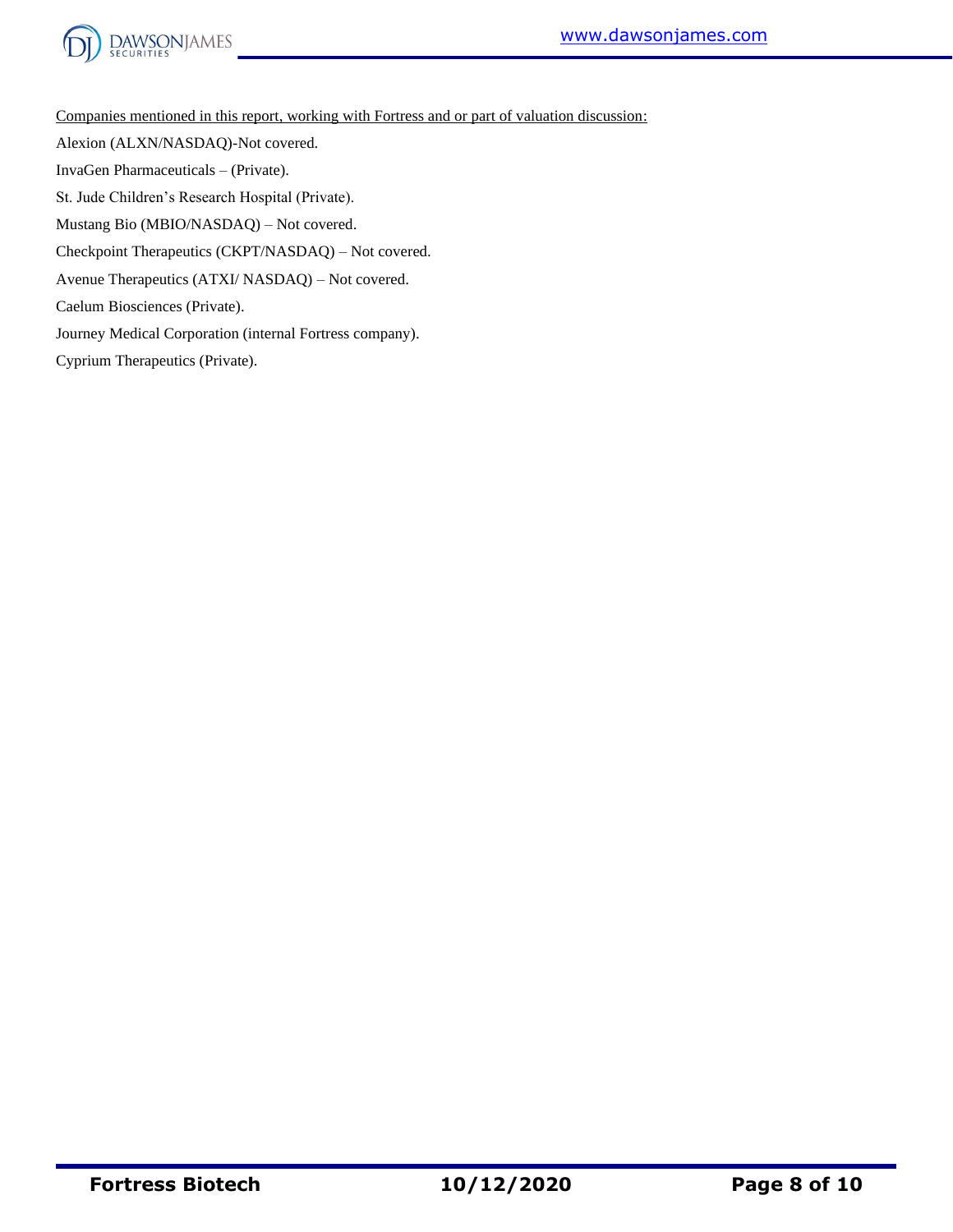

### **Important Disclosures:**

#### **Price Chart:**

Price target and rating changes over the past three years:



Initiated – Buy August 26, 2019, Price Target \$19.00 Update – Buy September 17, 2019, Price Target \$19.00

- Update Buy November 4, 2019, Price Target \$19.00
- Update Buy December 11, 2019, Price Target \$19.00
- Update Buy December 23, 2019, Price Target \$19.00
- Update Buy January 15, 2020, Price Target \$19.00
- Update Buy February 14, 2020, Price Target \$19.00
- Update Buy February 20, 2020, Price Target \$19.00
- Update Buy March 30, 2020, Price Target \$19.00
- Update Buy May 14, 2020, Price Target \$19.00
- Update Buy July 31, 2020, Price Target \$19.00

Update – Buy September 8, 2020, Price Target \$19.00

Price Target Change – Buy October 12, 2020, Price Target \$15.00

Dawson James Securities, Inc. (the "Firm") is a member of the Financial Industry Regulatory Authority ("FINRA") and the Securities Investor Protection Corporation ("SIPC").

The Firm does not make a market in the securities of the subject company(s). The Firm has engaged in investment banking relationships with FBIO in the prior twelve months, as a manager or co-manager of a public offering and has received compensation resulting from those relationships. The Firm may seek compensation for investment banking services in the future from the subject company(s). The Firm has received other compensation from the subject company(s) in the last 12 months for services unrelated to managing or comanaging of a public offering.

Neither the research analyst(s) whose name appears on this report nor any member of his (their) household is an officer, director or advisory board member of these companies. The Firm and/or its directors and employees may own securities of the company(s) in this report and may increase or decrease holdings in the future. As of September 31, 2020, the Firm as a whole did not beneficially own 1% or more of any class of common equity securities of the subject company(s) of this report. The Firm, its officers, directors, analysts or employees may affect transactions in and have long or short positions in the securities (or options or warrants related to those securities) of the company(s) subject to this report. The Firm may affect transactions as principal or agent in those securities.

Analysts receive no direct compensation in connection with the Firm's investment banking business. All Firm employees, including the analyst(s) responsible for preparing this report, may be eligible to receive non-product or service-specific monetary bonus compensation that is based upon various factors, including total revenues of the Firm and its affiliates as well as a portion of the proceeds from a broad pool of investment vehicles consisting of components of the compensation generated by investment banking activities, including but not limited to shares of stock and/or warrants, which may or may not include the securities referenced in this report.